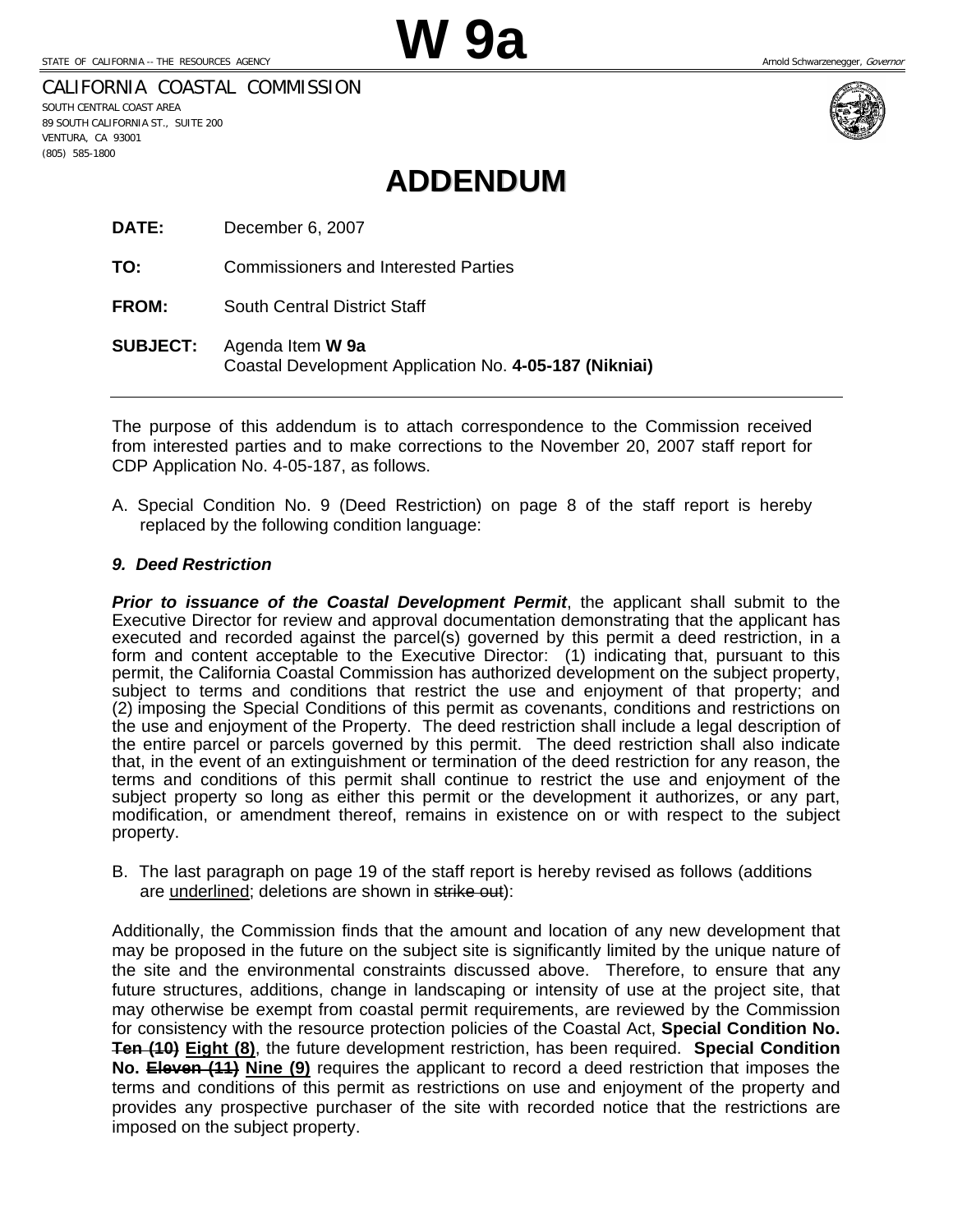C. Correspondence to the Commission has been received from a neighboring property owner, Jacqueline Peterson, in opposition to the proposed project, dated December 5<sup>th</sup> and  $6<sup>th</sup>$ , 2007 (attached as Exhibit 1 of this addendum). Ms. Peterson indicates that the parcel is too small for the proposed project, the off-site oak trees will be adversely affected, and extensive grading has already been performed without a permit. Staff notes that the proposed project is located on a small, constrained lot within a small lot subdivision, but that the proposed residence conforms to the maximum allowable gross structural area requirement and avoids encroachment into the protected zones of off-site oak trees. Regarding site grading, staff has visited the site and confirmed minor ground disturbance associated with geologic and percolation testing work. The proposed residence on this hillside lot will be constructed on a friction pile foundation, so no grading for a building pad has been performed or will be required.

Correspondence to the Commission has also been received from another neighboring property owner, Jack Kern, in opposition to the proposed project, dated December 6, 2007 (attached as Exhibit 2 of this addendum). Mr. Kern points out site constraints and indicates the lot is too small for the proposed development.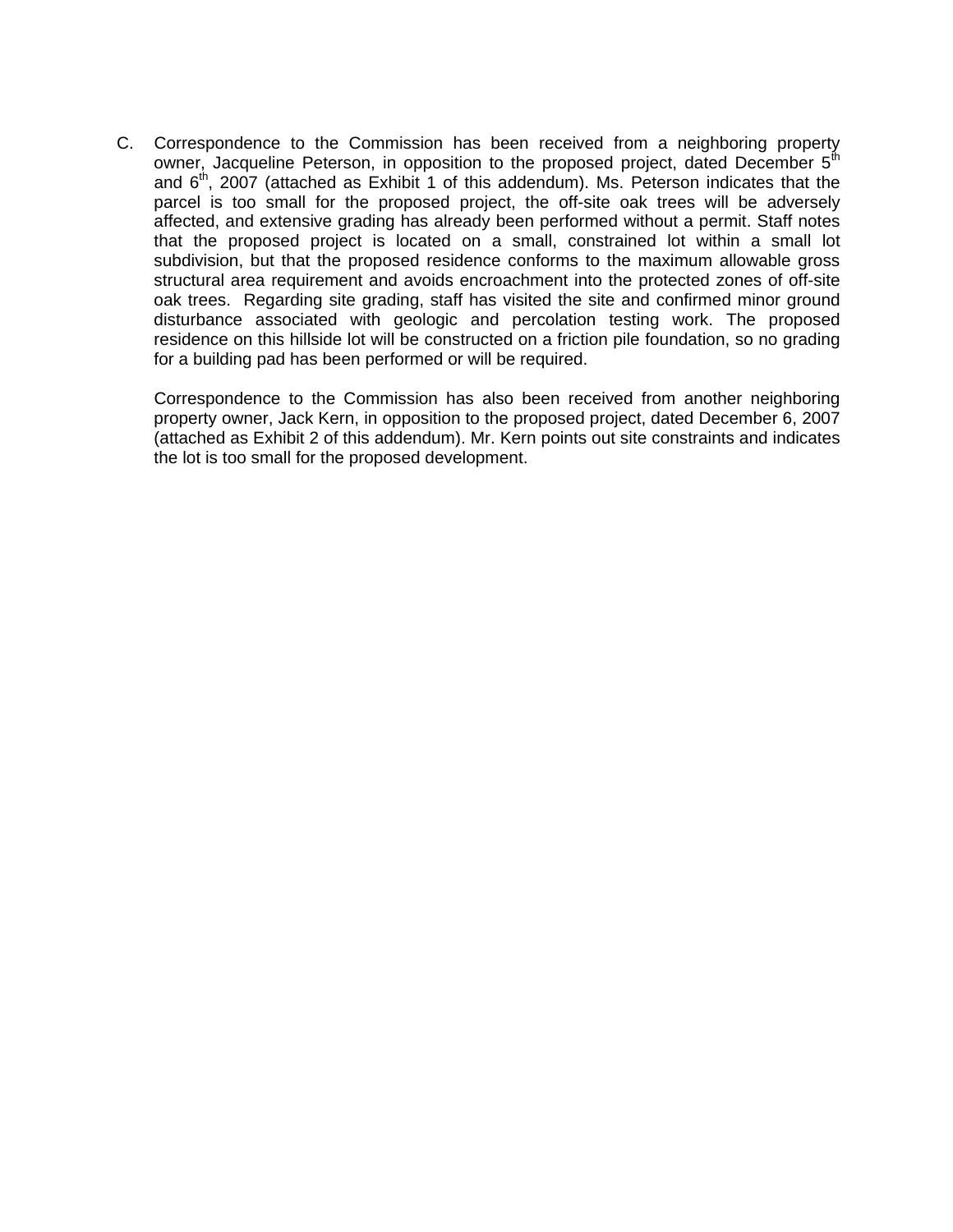CALIFORNIA COASTAL COMMISSION SOUTH CENTRAL COAST AREA 89 SOUTH CALIFORNIA ST., SUITE 200 VENTURA, CA 93001 (805) 585-1800

W 9a

Filed: 7/11/07 49th Day: 8/29/07 180th Day: 1/7/08 Staff: D. Christensen Staff Report: 11/20/07 Hearing Date: 12/12/07



# **STAFF REPORT: REGULAR CALENDAR**

**APPLICATION NO**: 4-05-187

**APPLICANT**: Parviz Nikniai

**PROJECT LOCATION**: 27132 Carrita Drive, Malibu Vista Small Lot Subdivision, Santa Monica Mountains, Los Angeles County (APN 4461-025-019)

**PROJECT DESCRIPTION:** Construction of a 1,290 sq. ft., two-story single-family residence with attached 695 sq. ft. garage, driveway, septic system, and no grading.

| Lot area:                 | 6,070 sq. ft. |
|---------------------------|---------------|
| <b>Building coverage:</b> | 1,290 sq. ft. |
| <b>Pavement coverage:</b> | 475 sq. ft.   |
| Max. ht. abv. fin. grade: | 32 ft.        |

**LOCAL APPROVALS RECEIVED:** Los Angeles County Regional Planning Department Approval-in-Concept, dated August 6, 2007; Los Angeles County Department of Health Services approval of septic system, dated June 26, 2007; Los Angeles County Fire Department, Fire Protection Engineering approval, dated January 5, 2006; Los Angeles County Fire Department Final Fuel Modification Plan approval, dated October 16, 2007.

**SUBSTANTIVE FILE DOCUMENTS**: Malibu/Santa Monica Mountains certified Land Use Plan; "Percolation Test Results" by Strata-Tech, Inc., dated August 26, 2005; "Geotechnical Engineering Investigation" by Strata-Tech, Inc., dated March 10, 1999; "Geologic Engineering Report" by Geoplan, Inc., dated February 25, 1999; and "Geotechnical Update" by Strata-Tech, Inc., dated September 22, 2005.

### **SUMMARY OF STAFF RECOMMENDATION**

Staff recommends **approval** of the proposed development with **nine (9) special conditions** regarding geotechnical recommendations, assumption of risk, drainage and polluted runoff control plans, final landscaping and erosion control plans, oak tree protection, structural appearance, lighting, future development restriction, and deed restriction. The standard of review for the proposed project is the Chapter Three policies of the Coastal Act. In addition, the policies of the certified Malibu – Santa Monica Mountains Land Use Plan (LUP) serve as guidance.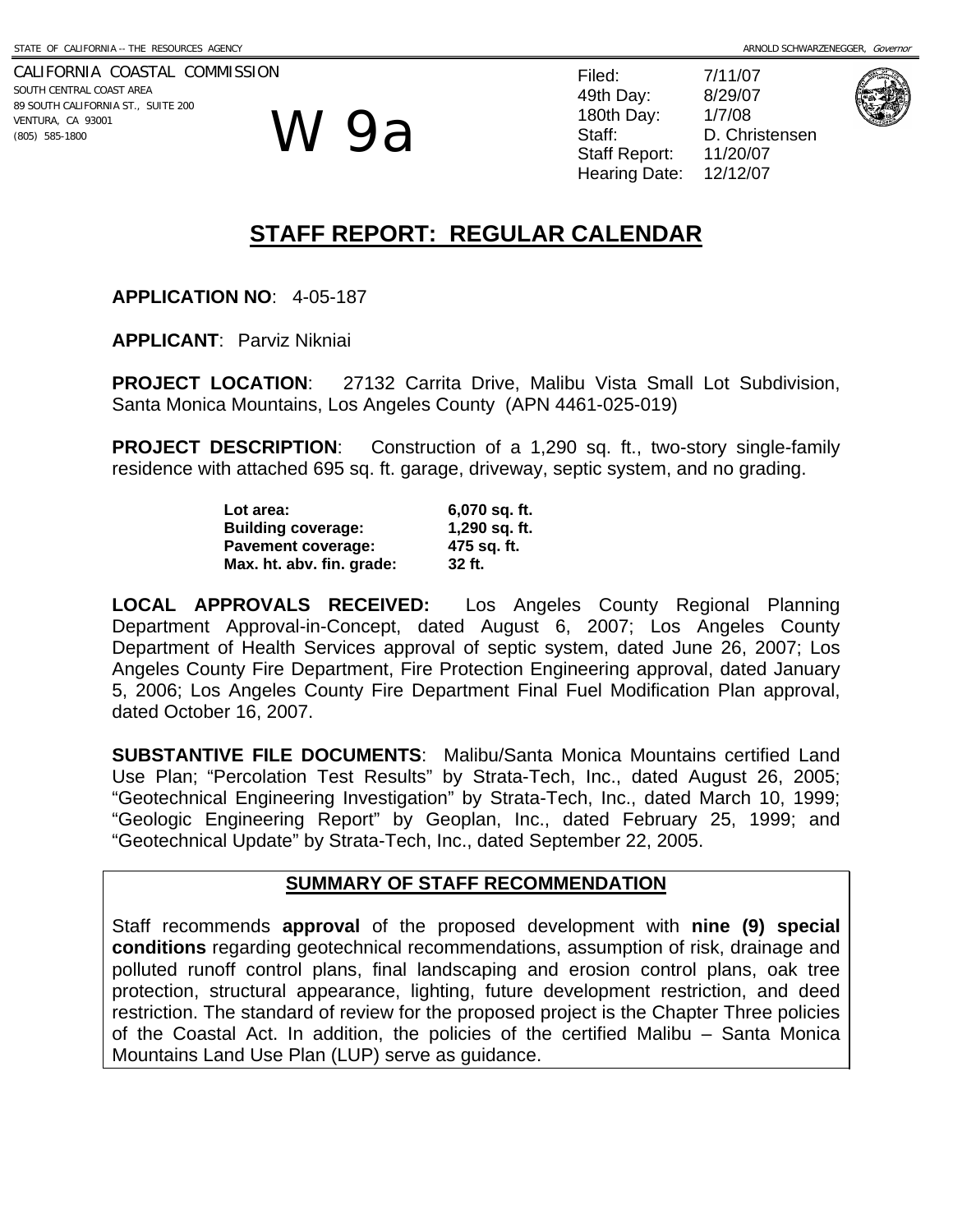*STAFF NOTE: DUE TO PERMIT STREAMLINING ACT REQUIREMENTS, THE COMMISSION MUST ACT ON THIS PERMIT APPLICATION AT THE DECEMBER 2007 COMMISSION HEARING.* 

# **I. STAFF RECOMMENDATION**

The staff recommends that the Commission adopt the following resolution:

## **MOTION:** *I move that the Commission approve Coastal Development Permit No 4-05-187 pursuant to the staff recommendation.*

## **STAFF RECOMMENDATION OF APPROVAL:**

Staff recommends a **YES** vote. Passage of this motion will result in approval of the permits as conditioned and adoption of the following resolution and findings. The motion passes only by affirmative vote of a majority of the Commissioners present.

## **RESOLUTION TO APPROVE THE PERMIT:**

The Commission hereby approves a coastal development permit for the proposed development and adopts the findings set forth below on grounds that the development as conditioned will be in conformity with the policies of Chapter 3 of the Coastal Act and will not prejudice the ability of the local government having jurisdiction over the area to prepare a Local Coastal Program conforming to the provisions of Chapter 3. Approval of the permit complies with the California Environmental Quality Act because either 1) feasible mitigation measures and/or alternatives have been incorporated to substantially lessen any significant adverse effects of the development on the environment, or 2) there are no further feasible mitigation measures or alternatives that would substantially lessen any significant adverse impacts of the development on the environment.

# **II. STANDARD CONDITIONS**

**1. Notice of Receipt and Acknowledgment.** The permit is not valid and development shall not commence until a copy of the permit, signed by the permittee or authorized agent, acknowledging receipt of the permit and acceptance of the terms and conditions, is returned to the Commission office.

**2. Expiration.** If development has not commenced, the permit will expire two years from the date on which the Commission voted on the application. Development shall be pursued in a diligent manner and completed in a reasonable period of time. Application for extension of the permit must be made prior to the expiration date.

**3. Interpretation.** Any questions of intent or interpretation of any condition will be resolved by the Executive Director or the Commission.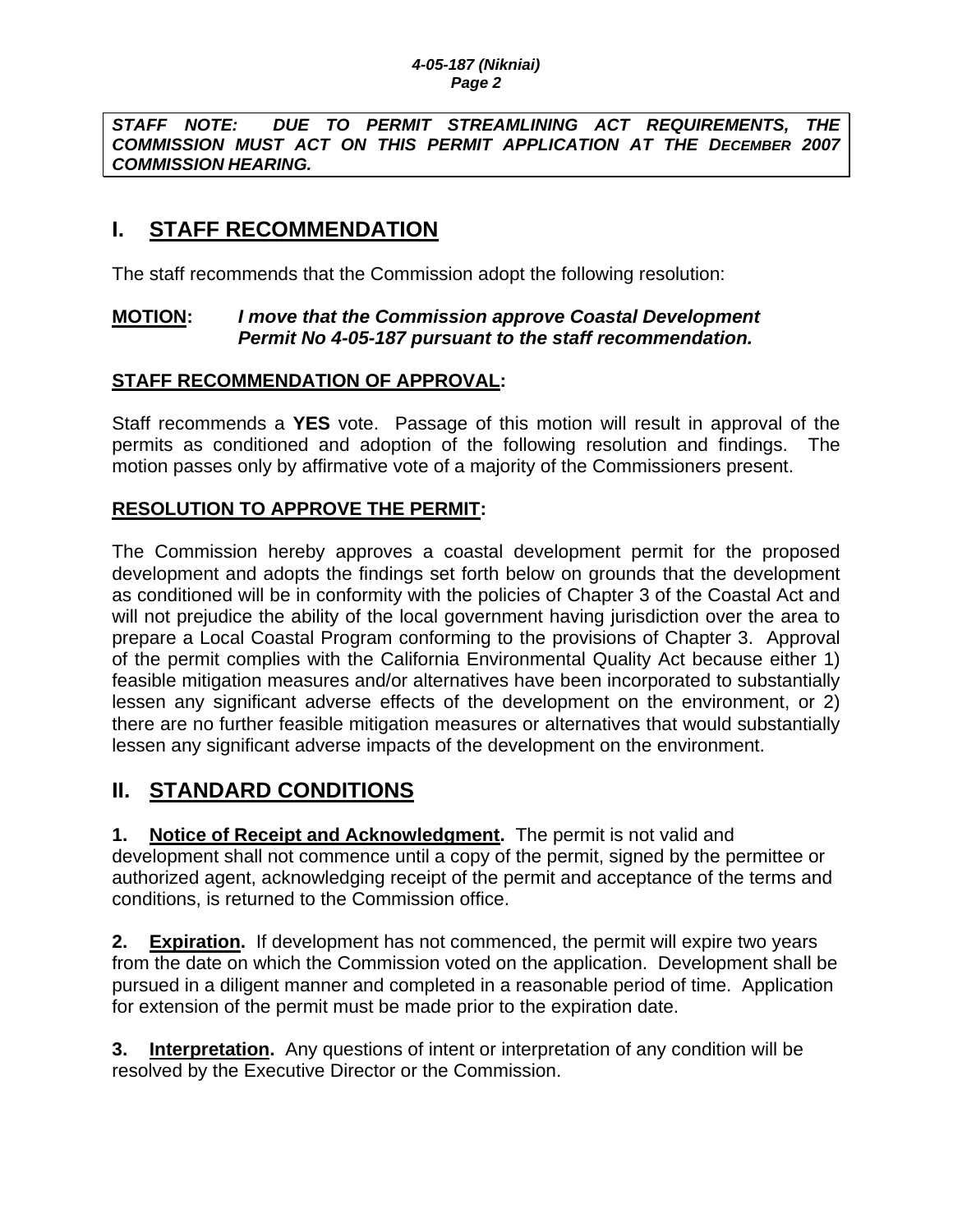**4. Assignment.** The permit may be assigned to any qualified person, provided assignee files with the Commission an affidavit accepting all terms and conditions of the permit.

**5. Terms and Conditions Run with the Land.** These terms and conditions shall be perpetual, and it is the intention of the Commission and the permittee to bind all future owners and possessors of the subject property to the terms and conditions.

# **III. SPECIAL CONDITIONS**

# **1. Plans Conforming to Geotechnical Engineer's Recommendations**

By acceptance of this permit, the applicant agrees to comply with the recommendations contained in the Geotechnical Report prepared by Strata-Tech, Inc., dated September 22, 2005. These recommendations, including recommendations concerning foundations, sewage disposal, and drainage, shall be incorporated into all final design and construction plans, which must be reviewed and approved by the consultant prior to commencement of development.

The final plans approved by the consultant shall be in substantial conformance with the plans approved by the Commission relative to construction, grading, and drainage. Any substantial changes in the proposed development approved by the Commission that may be required by the consultant shall require amendment(s) to the permit(s) or new Coastal Development Permit(s).

# **2. Assumption of Risk, Waiver of Liability and Indemnity**

By acceptance of this permit, the applicant acknowledges and agrees (i) that the site may be subject to hazards from wildfire; (ii) to assume the risks to the applicant and the property that is the subject of this permit of injury and damage from such hazards in connection with this permitted development; (iii) to unconditionally waive any claim of damage or liability against the Commission, its officers, agents, and employees for injury or damage from such hazards; and (iv) to indemnify and hold harmless the Commission, its officers, agents, and employees with respect to the Commission's approval of the project against any and all liability, claims, demands, damages, costs (including costs and fees incurred in defense of such claims), expenses, and amounts paid in settlement.

# **3. Drainage and Polluted Runoff Control Plan**

*Prior to issuance of the Coastal Development Permit*, the applicant shall submit for the review and approval of the Executive Director, final drainage and runoff control plans, including supporting calculations. The plan shall be prepared by a licensed engineer and shall incorporate structural and non-structural Best Management Practices (BMPs) designed to control the volume, velocity and pollutant load of stormwater leaving the developed site. The plan shall be reviewed and approved by the consulting engineering geologist to ensure the plan is in conformance with geologist's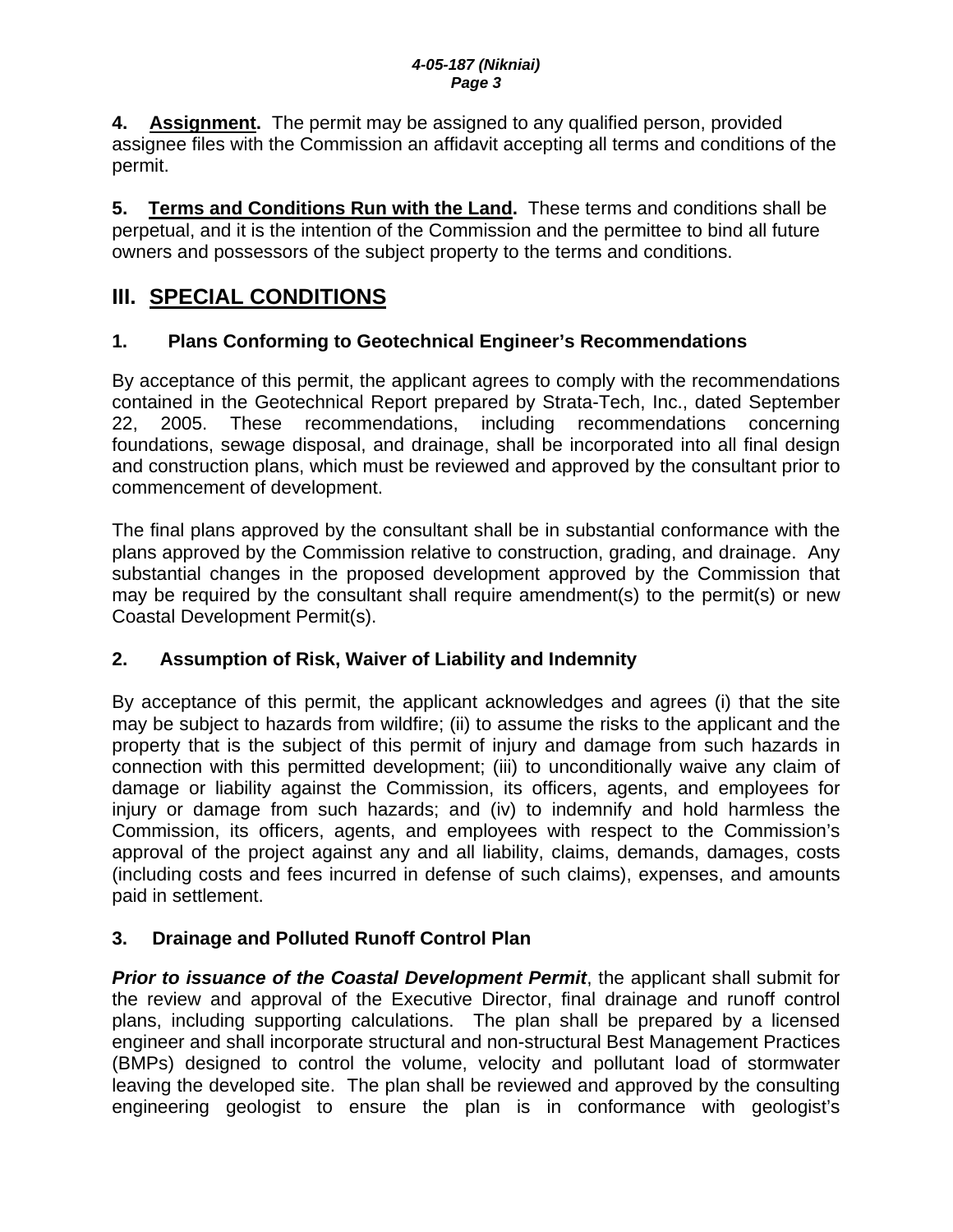recommendations. In addition to the specifications above, the plan shall be in substantial conformance with the following requirements:

- (a) Selected BMPs (or suites of BMPs) shall be designed to treat, infiltrate or filter the amount of stormwater runoff produced by all storms up to and including the 85<sup>th</sup> percentile, 24-hour runoff event for volume-based BMPs, and/or the 85th percentile, 1-hour runoff event, with an appropriate safety factor (i.e., 2 or greater), for flow-based BMPs.
- (b) Runoff shall be conveyed off site in a non-erosive manner.
- (c) Energy dissipating measures shall be installed at the terminus of outflow drains.
- (d) The plan shall include provisions for maintaining the drainage system, including structural BMPs, in a functional condition throughout the life of the approved development. Such maintenance shall include the following: (1) BMPs shall be inspected, cleaned and repaired when necessary prior to the onset of the storm season, no later than September  $30<sup>th</sup>$  each year, and (2) should any of the project's surface or subsurface drainage/filtration structures or other BMPs fail or result in increased erosion, the applicant/landowner or successor-in-interest shall be responsible for any necessary repairs to the drainage/filtration system or BMPs and restoration of the eroded area. Should repairs or restoration become necessary, prior to the commencement of such repair or restoration work, the applicant shall submit a repair and restoration plan to the Executive Director to determine if an amendment or new coastal development permit is required to authorize such work.

# **4. Landscaping and Erosion Control Plans**

*Prior to issuance of the Coastal Development Permit*, the applicant shall submit two sets of final landscaping and erosion control plans, prepared by a licensed landscape architect or a qualified resource specialist, for review and approval by the Executive Director. The plans shall identify the species, extent, and location of all plant materials and shall incorporate the criteria set forth below. All development shall conform to the approved landscape and erosion control plans.

## **A. Landscaping Plan**

(1) All graded and disturbed areas on the subject site shall be planted and maintained for erosion control purposes within (60) days of receipt of the certificate of occupancy for the residence. To minimize the need for irrigation, all landscaping shall consist primarily of native/drought resistant plants as listed by the California Native Plant Society, Santa Monica Mountains Chapter, in their document entitled *Recommended List of Plants for Landscaping in the Santa Monica Mountains*, dated February 5, 1996. No plant species listed as problematic and/or invasive by the California Native Plant Society, the California Exotic Pest Plant Council, or the State of California, shall be employed or allowed to naturalize or persist on the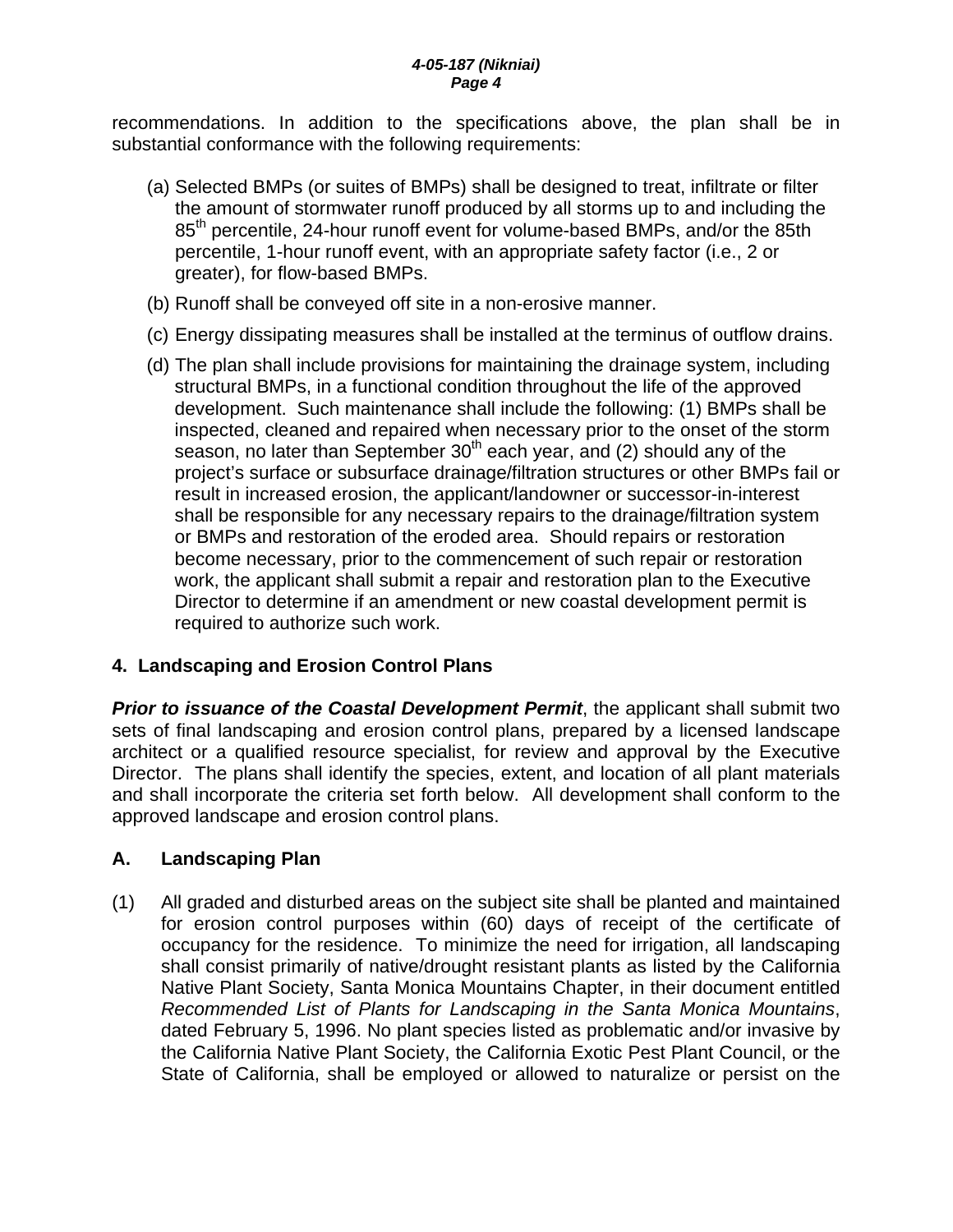site. No plant species listed as a "noxious weed" by the State of California or the U.S. Federal Government shall be utilized or maintained within the property.

- (2) All cut and fill slopes shall be stabilized with planting at the completion of final grading. Planting should be of native plant species indigenous to the Santa Monica Mountains using accepted planting procedures, consistent with fire safety requirements. Such planting shall be adequate to provide 90 percent coverage within two (2) years, and this requirement shall apply to all disturbed soils.
- (3) Plantings will be maintained in good growing condition throughout the life of the project and, whenever necessary, shall be replaced with new plant materials to ensure continued compliance with applicable landscape requirements.
- (4) The permitee shall undertake development in accordance with the final approved plan. Any proposed changes to the approved final plan shall be reported to the Executive Director. No changes to the approved final plan shall occur without a Coastal Commission approved amendment to the coastal development permit, unless the Executive Director determines that no amendment is required.
- (5) Vegetation within 20 feet of the proposed house may be removed to mineral earth, vegetation within a 200-foot radius of the main structure may be selectively thinned in order to reduce fire hazard. However, such thinning shall only occur in accordance with the submitted long-term fuel modification plan approved by the Fire Department. Irrigated lawn, turf and ground cover planted within the twenty foot radius of the proposed house shall be selected from the most drought tolerant species or subspecies, or varieties suited to the Mediterranean climate of the Santa Monica Mountains.
- (6) Rodenticides containing any anticoagulant compounds (including, but not limited to, Warfarin, Brodifacoum, Bromadiolone or Diphacinone) shall not be used.
- (7) No permanent irrigation is permitted within the protected zone (defined as a five foot radius outside the dripline, or 15 feet from the trunk, whichever is greater ) of any oak tree on the project site or adjacent property, and landscaping within the oak tree protected zones shall be limited to native oak tree understory plant species.

The Permittee shall undertake development in accordance with the final approved plan. Any proposed changes to the approved final plan shall be reported to the Executive Director. No changes to the approved final plan shall occur without a Coastal Commission - approved amendment to the coastal development permit, unless the Executive Director determines that no amendment is required.

## **B. Interim Erosion Control Plan**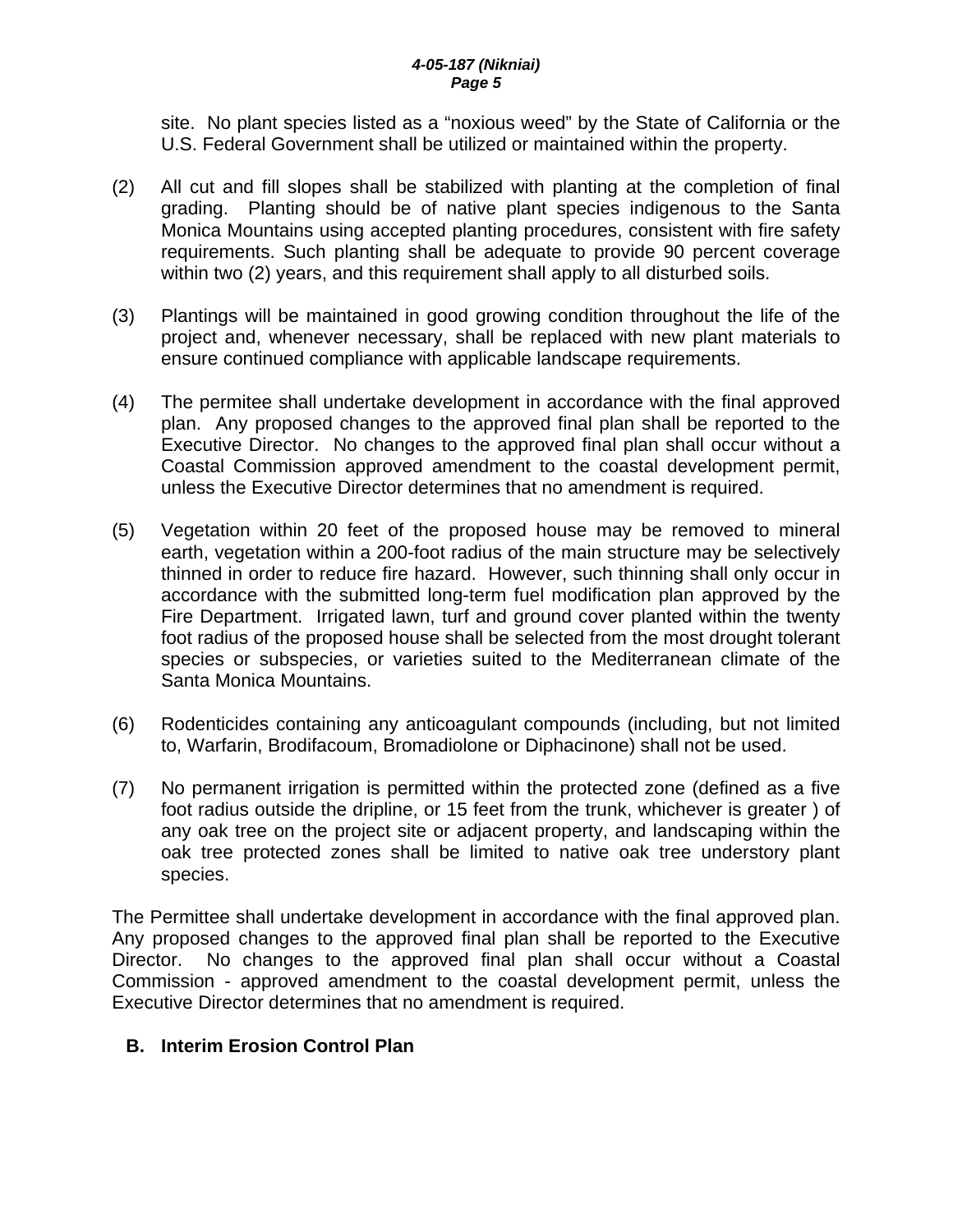- (1) The plan shall delineate the areas to be disturbed by grading or construction activities and shall include any temporary access roads, staging areas and stockpile areas. The natural areas on the site shall be clearly delineated on the project site with fencing or survey flags.
- (2) The plan shall specify that should grading take place during the rainy season (November 1 – March 31) the applicant shall install or construct temporary sediment basins (including debris basins, desilting basins or silt traps), temporary drains and swales, sand bag barriers, silt fencing, stabilize any stockpiled fill with geofabric covers or other appropriate cover, install geotextiles or mats on all cut or fill slopes and close and stabilize open trenches as soon as possible. These erosion measures shall be required on the project site prior to or concurrent with the initial grading operations and maintained through out the development process to minimize erosion and sediment from runoff waters during construction. All sediment should be retained on-site unless removed to an appropriate approved dumping location either outside the coastal zone or to a site within the coastal zone permitted to receive fill.
- (3) The plan shall also include temporary erosion control measures should grading or site preparation cease for a period of more than 30 days, including but not limited to: stabilization of all stockpiled fill, access roads, disturbed soils and cut and fill slopes with geotextiles and/or mats, sand bag barriers, silt fencing; temporary drains and swales and sediment basins. The plans shall also specify that all disturbed areas shall be seeded with native grass species and include the technical specifications for seeding the disturbed areas. These temporary erosion control measures shall be monitored and maintained until grading or construction operations resume.

### **C. Monitoring**

Five (5) years from the date of occupancy, the applicant shall submit for the review and approval of the Executive Director a landscape monitoring report, prepared by a licensed landscape architect or qualified resource specialist, that assesses the on-site landscaping and certifies whether it is in conformance with the landscape plan approved pursuant to this special condition. The monitoring report shall include photographic documentation of plant species and plant coverage. Failure to comply with deadlines to submit the landscape monitoring report may result in the commencement of enforcement proceedings, including potential judicial action and administrative orders, as well as the recordation of a notice of violation in the chain of title for the property.

If the landscape monitoring report indicates the landscaping is not in conformance with, or has failed to meet the performance standards specified in the landscaping plan approved pursuant to this permit, the applicant, or successors in interest, shall submit a revised or supplemental landscape plan for the review and approval of the Executive Director. The supplemental landscaping plan must be prepared by a licensed landscape architect or qualified resource specialist and shall specify measures to remediate those portions of the original plan that have failed or are not in conformance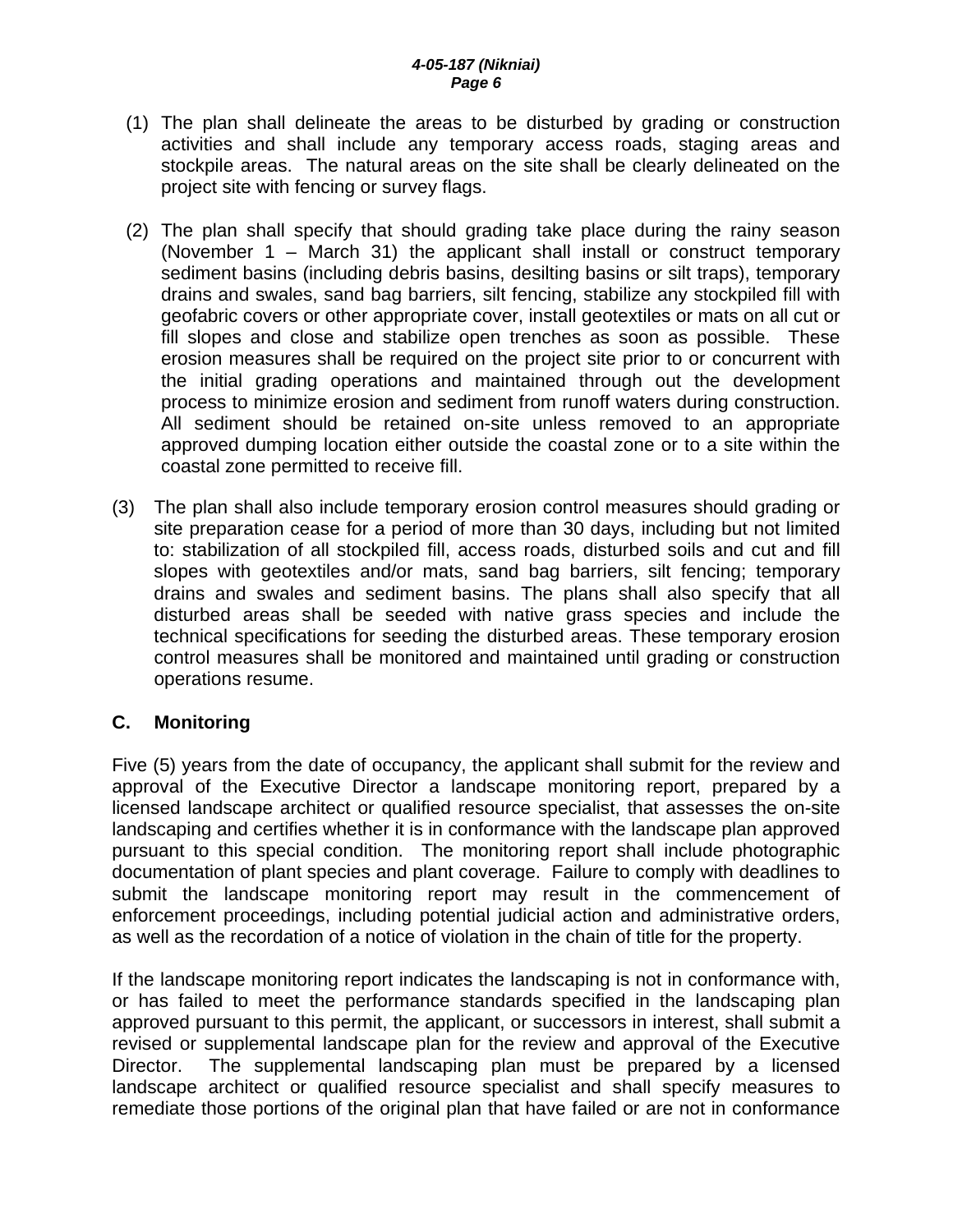with the original approved plan. The permitee shall implement the remedial measures specified in the approved supplemental landscape plan.

## **5. Oak Tree Protection**

To ensure that the oak trees that overhang the subject property are protected during construction activities, temporary protective barrier fencing shall be installed around the protected zones (5 feet beyond dripline or 15 feet from the trunk, whichever is greater) of all oak trees and retained during all construction operations. In addition, no permanent irrigation is permitted within the protected zone (5 feet beyond dripline or 15 feet from the trunk, whichever is greater) of any oak trees and landscaping within the oak tree protected zones shall be limited to native oak tree understory plant species.

## **6. Structural Appearance**

Prior to the issuance of the coastal development permit, the applicant shall submit for the review and approval of the Executive Director, a color palette and material specifications for the outer surface of all structures authorized by the approval of Coastal Development Permit No. 4-05-187. The palette samples shall be presented in a format not to exceed  $8\frac{1}{2}$ " x 11" x  $\frac{1}{2}$ " in size. The palette shall include the colors proposed for the roofs, trims, exterior surfaces, driveways, retaining walls, and other structures authorized by this permit. Acceptable colors shall be limited to colors compatible with the surrounding environment (earth tones) including shades of green, brown and gray with no white or light shades and no bright tones. All windows shall be comprised of non-glare glass.

The approved structures shall be colored with only the colors and window materials authorized pursuant to this special condition. Alternative colors or materials for future repainting or resurfacing or new windows may only be applied to the structures authorized by Coastal Development Permit No. 4-05-187 if such changes are specifically authorized by the Executive Director as complying with this special condition.

## **7. Lighting Restriction**

- A. The only outdoor night lighting allowed on the subject parcel is limited to the following:
	- 1. The minimum necessary to light walkways used for entry and exit to the structures, including parking areas on the site. This lighting shall be limited to fixtures that do not exceed two feet in height above finished grade, are directed downward and generate the same or less lumens equivalent to those generated by a 60 watt incandescent bulb, unless a greater number of lumens is authorized by the Executive Director.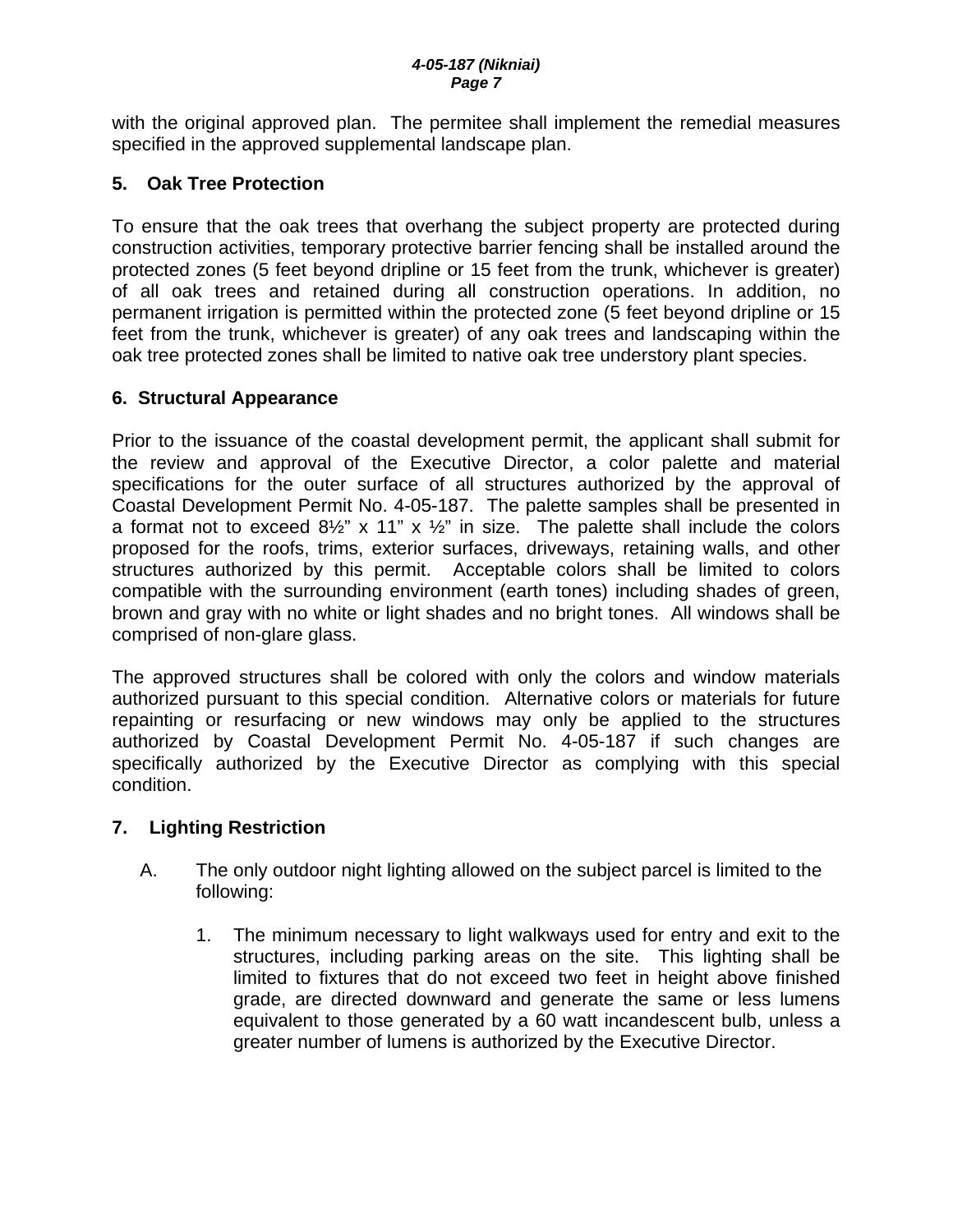- 2. Security lighting attached to the residence and garage shall be controlled by motion detectors and is limited to same or less lumens equivalent to those generated by a 60 watt incandescent bulb.
- 3. The minimum necessary to light the entry area to the driveway with the same or less lumens equivalent to those generated by a 60 watt incandescent bulb.
- B. No lighting around the perimeter of the site and no lighting for aesthetic purposes is allowed.

## **8. Future Development Restriction**

This permit is only for the development described in Coastal Development Permit 4-05- 187. Pursuant to Title 14 California Code of Regulations section 13250(b)(6), the exemptions otherwise provided in Public Resources Code section 30610(a) shall not apply to the development governed by Coastal Development Permit 4-05-187. Accordingly, any future structures, future improvements, or change of use to the permitted structures authorized by this permit, including but not limited to, any grading, clearing or other disturbance of vegetation other than as provided for in the approved landscape plan prepared pursuant to Special Condition No. 4 shall require an amendment to Coastal Development Permit 4-05-187 from the Commission or shall require an additional coastal development permit from the Commission or from the applicable certified local government.

## **9. Deed Restriction**

**Prior to the issuance of the Coastal Development Permit**, the applicant shall submit to the Executive Director for review and approval documentation demonstrating that the applicant has executed and recorded a deed restriction, in a form and content acceptable to the Executive Director: (1) indicating that, pursuant to these permits, the California Coastal Commission has authorized development on the subject property, subject to terms and conditions that restrict the use and enjoyment of that property (hereinafter referred to as the "Standard and Special Conditions"); and (2) imposing all Standard and Special Conditions of these permits as covenants, conditions and restrictions on the use and enjoyment of the Property. The deed restriction shall include a legal description of the applicant's entire parcel or parcels. The deed restriction shall also indicate that, in the event of an extinguishment or termination of the deed restriction for any reason, the terms and conditions of this permit shall continue to restrict the use and enjoyment of the subject property so long as either this permit or the development it authorizes, or any part, modification, or amendment thereof, remains in existence on or with respect to the subject property.

# **IV. FINDINGS AND DECLARATIONS**

The Commission hereby finds and declares: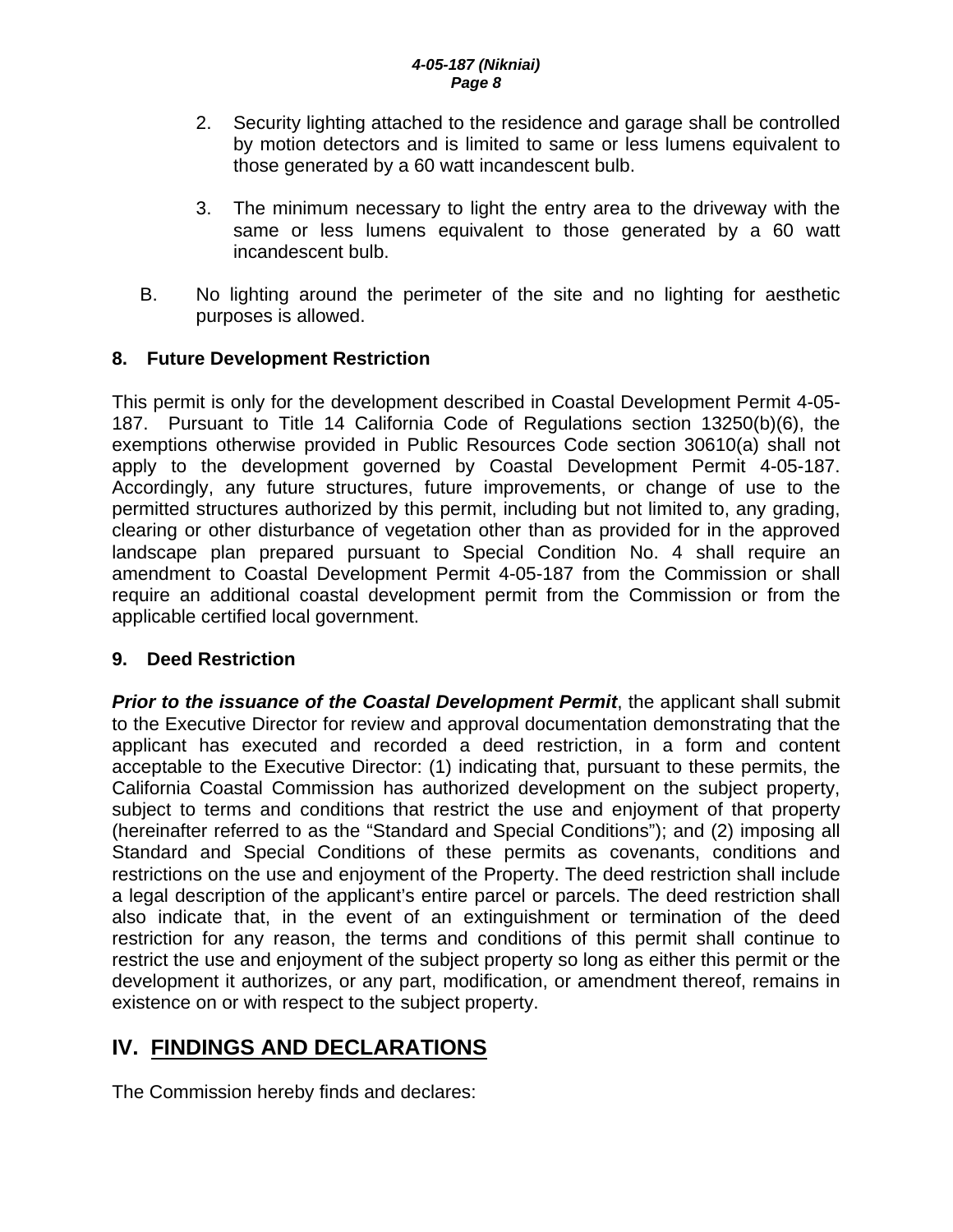# **A. Project Description and Background**

The applicant proposes to construct a 1,290 sq. ft., two-story, 32-ft. high single-family residence with attached 695 sq. ft. garage, driveway, and septic system at 27132 Carrita Drive in the Malibu Vista small lot subdivision in the Santa Monica Mountains (**Exhibits 3-8**). A friction pile foundation will be used to support the proposed structure and no grading will be required. The subject property is 6,070 sq. ft. in size and situated among single-family residences to the north and south, Carrita Drive to the west, and Old Chimney Road to the east (**Exhibits 1-2**). The proposed project site is located within the Escondido Canyon watershed, at an elevation of approximately 1,100 feet above sea level. The property is situated on the east slope of a ridge the forms the west shoulder of Escondido Canyon. Site slopes descend to the east at a 30 percent slope. Maximum relief on the site is 24 feet. Escondido Canyon Creek, a U.S. Geological Survey (U.S.G.S.) designated blue-line stream, lies approximately 300 feet downslope to the east of the site. The subject site is visible from Latigo Canyon Road approximately 600 feet away along an adjacent ridge to the east (**Exhibit 9**).

There is a vacant parcel between the subject parcel and Old Chimney Road to the east that contains several isolated multi-trunk Coast Live Oak trees (*Quercus agrifolia*). Two of the off-site oak tree clusters overhang the subject parcel (**Exhibit 3**). However, due to the fact that the site has been previously disturbed by the presence of roads and residential development, this area is not considered to be an environmentally sensitive habitat area (ESHA). Nonetheless, in past permit actions in the Santa Monica Mountains, the Commission has found that native oak trees are an important coastal resource, as discussed in greater detail below.

# **B. Cumulative Impacts**

The proposed project involves the construction of a new single-family residence, which is defined under the Coastal Act as new development. New development raises issues with respect to cumulative impacts on coastal resources. Sections 30250 and 30252 of the Coastal Act address the cumulative impacts of new development.

Section 30250(a) of the Coastal Act states:

*New residential, commercial, or industrial development, except as otherwise provided in this division, shall be located within, contiguous with, or in close proximity to, existing developed areas able to accommodate it or, where such areas are not able to accommodate it, in other areas with adequate public services and where it will not have significant adverse effects, either individually or cumulatively, on coastal resources. In addition, land divisions, other than leases for agricultural uses, outside existing developed areas shall be permitted where 50 percent of the usable parcels in the area have been developed and the created parcels would be no smaller than the average size of the surrounding parcels.*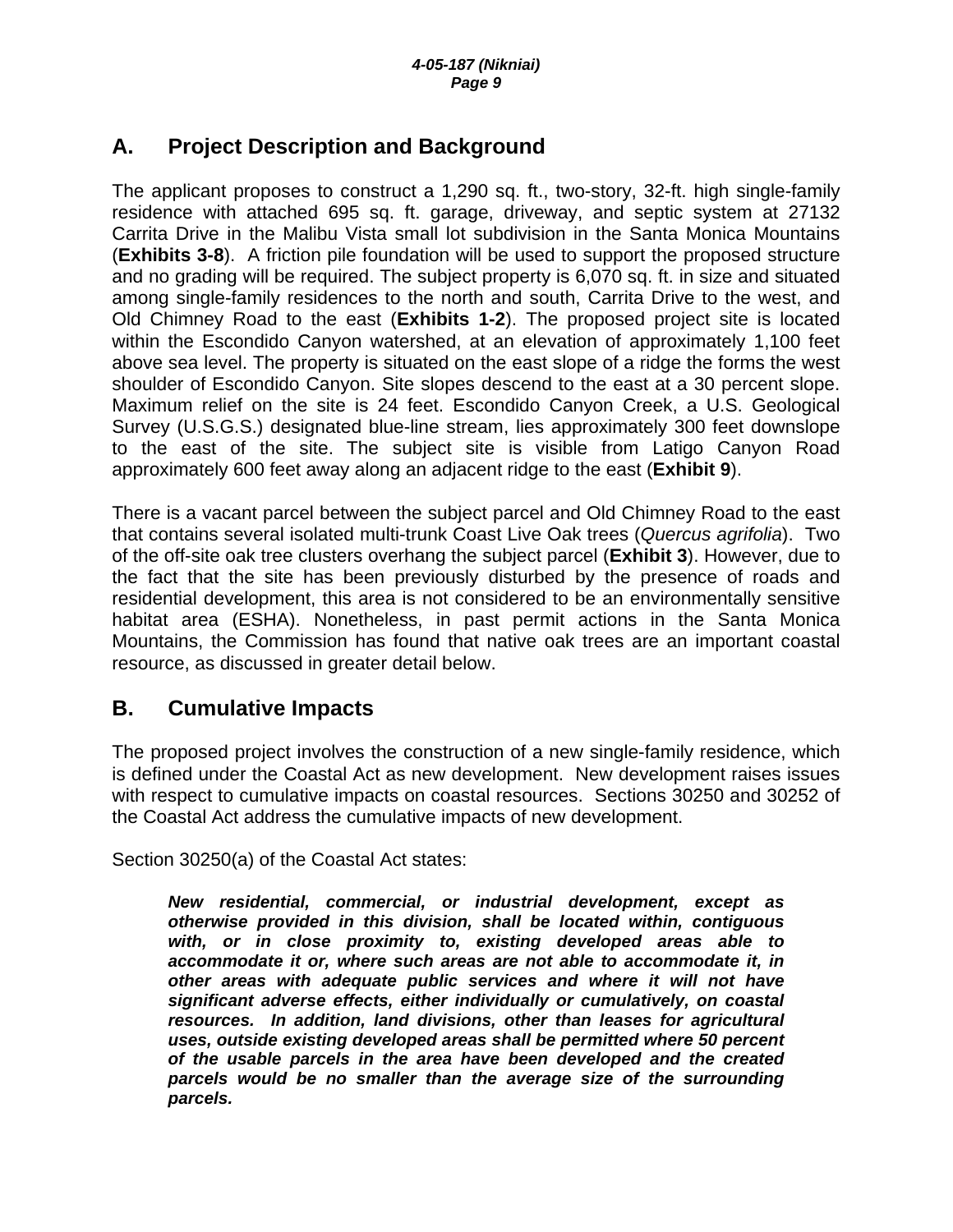Section 30252 of the Coastal Act states:

*The location and amount of new development should maintain and enhance public access to the coast by (l) facilitating the provision or extension of transit service, (2) providing commercial facilities within or adjoining residential development or in other areas that will minimize the use of coastal access roads, (3) providing non-automobile circulation within the development, (4) providing adequate parking facilities or providing substitute means of serving the development with public transportation, (5) assuring the potential for public transit for high intensity uses such as high-rise office buildings, and by (6) assuring that the recreational needs of new residents will not overload nearby coastal recreation areas by correlating the amount of development with local park acquisition and development plans with the provision of onsite recreational facilities to serve the new development*.

Section 30105.5 of the Coastal Act defines the term "cumulatively," as it is used in Section 30250(a), to mean that:

#### *the incremental effects of an individual project shall be reviewed in conjunction with the effects of past projects, the effects of other current projects, and the effects of probable future projects.*

Throughout the Malibu/Santa Monica Mountains coastal zone there are a number of areas which were subdivided in the 1920's and 30's into very small "urban" scale lots. These subdivisions, known as "small lot subdivisions" are comprised of parcels of less than one acre but more typically range in size from 4,000 to 5,000 square feet. The total buildout of these dense subdivisions would result in a number of adverse cumulative impacts to coastal resources. Cumulative development constraints common to small lot subdivisions were documented by the Coastal Commission and the Santa Monica Mountains Comprehensive Planning Commission in the January 1979 study entitled: "Cumulative Impacts of Small Lot Subdivision Development in the Santa Monica Mountains Coastal Zone".

The study acknowledged that the existing small lot subdivisions can only accommodate a limited amount of additional new development due to major constraints to buildout of these areas that include: geologic, road access, water quality, disruption of rural community character, creation of unreasonable fire hazards and others. Following an intensive one year planning effort regarding impacts on coastal resources by Coastal Commission staff, including five months of public review and input, new development standards relating to residential development on small lots in hillsides, including the Slope-Intensity/Gross Structural Area Formula (GSA) were incorporated into the Malibu District Interpretive Guidelines in June 1979. A nearly identical Slope Intensity Formula was incorporated into the 1986 certified Malibu/Santa Monica Mountains Land Use Plan under policy 271(b)(2) to reduce the potential effects of buildout as discussed below.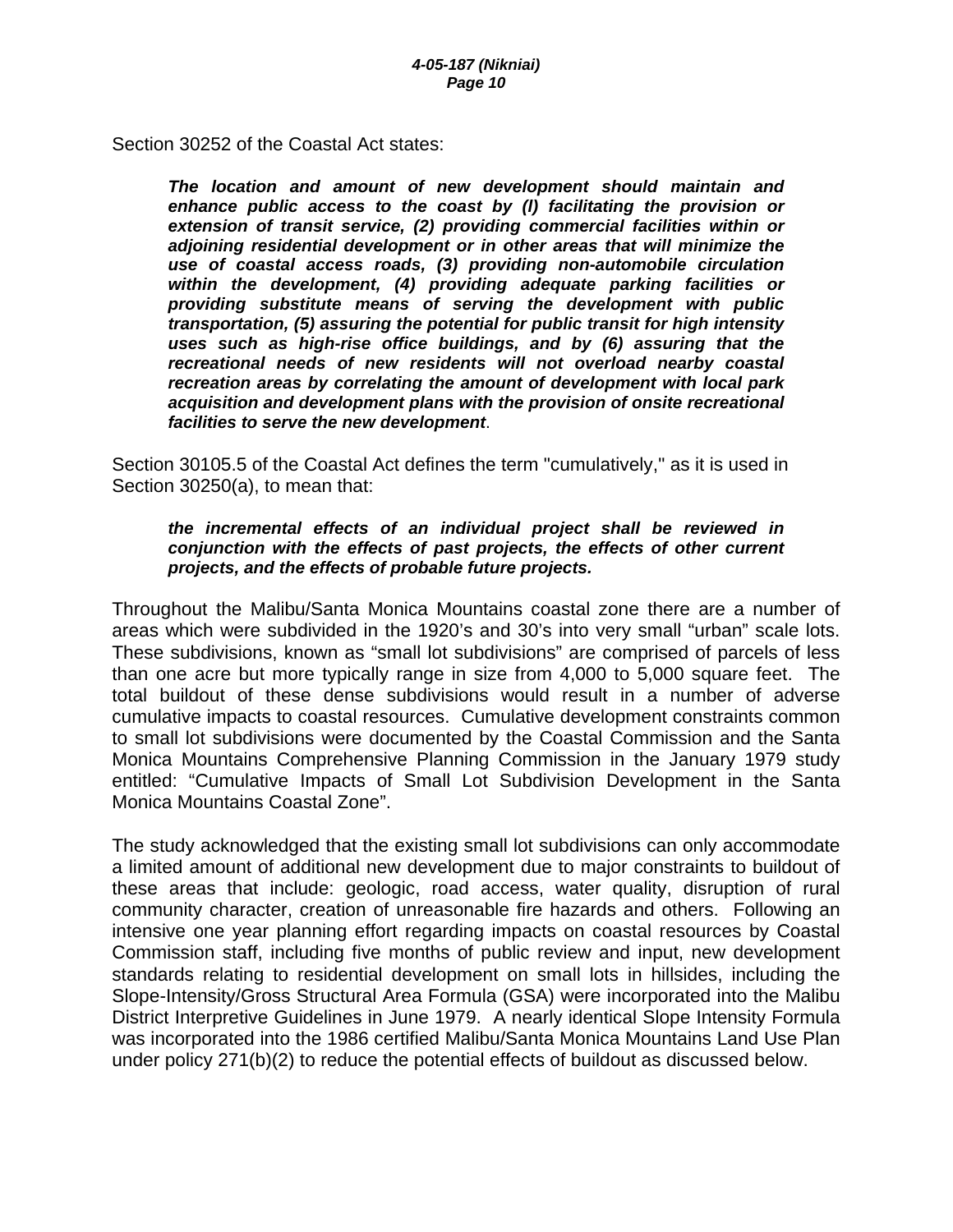The Commission has found that minimizing the cumulative impacts of new development is especially critical in the Malibu/Santa Monica Mountains area because of the large number of lots that already exist, many in remote, rugged mountain and canyon areas. From a comprehensive planning perspective, the potential development of thousands of existing undeveloped and poorly sited parcels in these mountains creates cumulative impacts on coastal resources and public access over time. Because of this, the demands on road capacity, public services, recreational facilities, and beaches could be expected to grow tremendously.

Policy 271(b)(2) of the Malibu/Santa Monica Mountains LUP, which has been used as guidance by the Coastal Commission, requires that new development in small lot subdivisions comply with the Slope Intensity Formula for calculating the allowable Gross Structural Area (GSA) of a residential unit. Past Commission action certifying the LUP indicates that the Commission considers the use of the Slope Intensity Formula appropriate for determining the maximum level of development that may be permitted in small lot subdivision areas consistent with the policies of the Coastal Act. Additionally, the Commission has, through coastal development permit actions, consistently applied the Slope Intensity Formula to new development in small lot subdivisions. The basic concept of the formula assumes the suitability of development of small hillside lots should be determined by the physical characteristics of the building site, recognizing that development on steep slopes has a high potential for adverse impacts on resources. Following is the formula and description of each factor used in its calculation:

### *Slope Intensity Formula*

### **GSA = (A/5)** × **((50-S)/35) + 500**

GSA = the allowable gross structural area of the permitted development in square feet. The GSA includes all substantially enclosed residential and storage areas, but does not include garages or carports designed for storage of autos.

 $A =$  the area of the building site in square feet. The building site is defined by the applicant and may consist of all or a designated portion of the one or more lots comprising the project location. All permitted structures must be located within the designated building site.

S = the average slope of the building site in percent as calculated by the formula:

### $S = I \times I/A \times 100$

- $I =$  contour interval in feet, at not greater than 25-foot intervals, resulting in at least 5 contour lines
- $L =$  total accumulated length of all contours of interval "I" in feet
- $A =$  the area being considered in square feet

The proposed project site is located in the Malibu Vista small lot subdivision, an area subject to the provisions of the slope intensity formula. The applicant proposes the construction of a new 1,290 sq. ft., two-story single-family residence with attached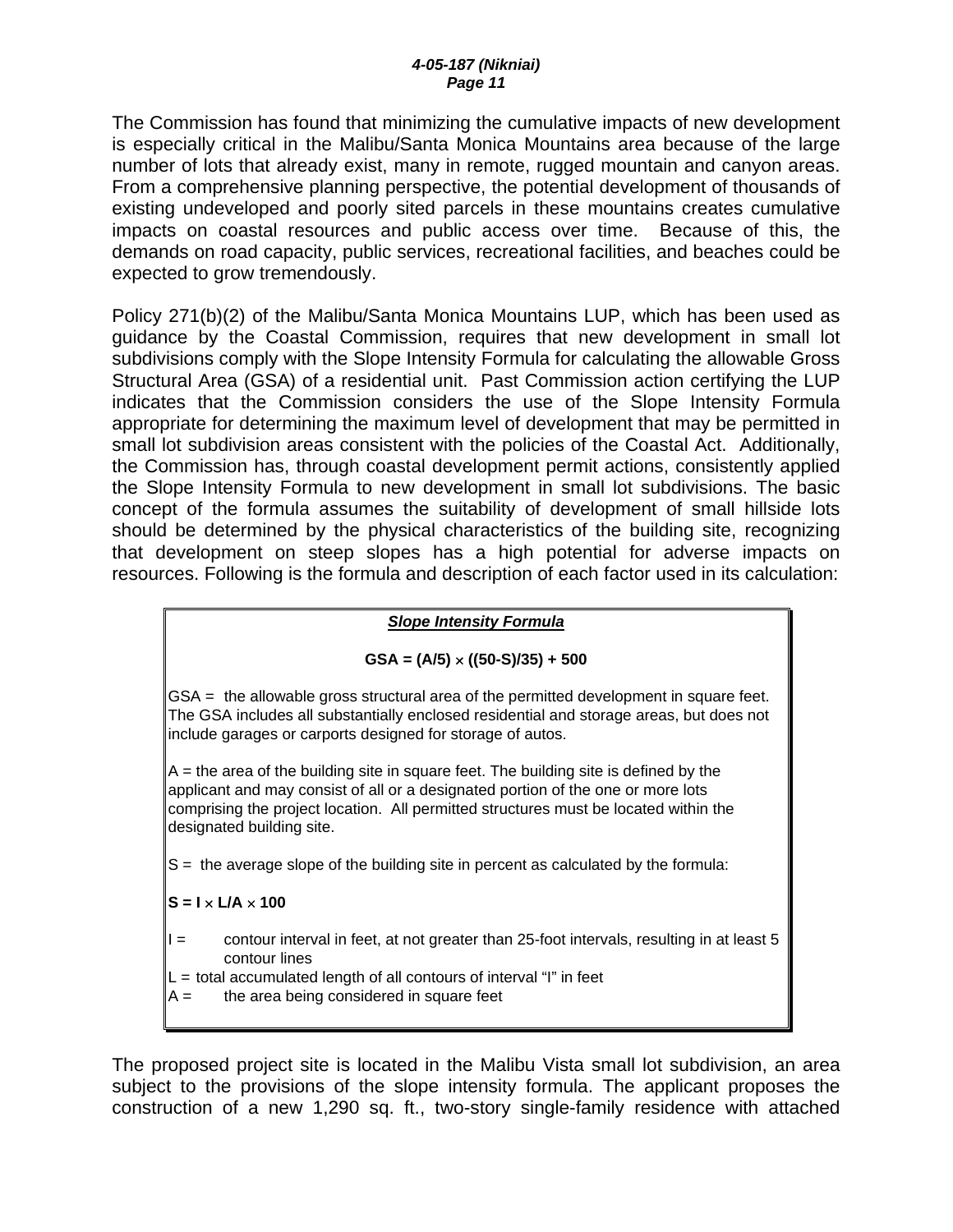garage on a parcel that is 6,070 sq. ft. in size. The applicant has submitted a GSA calculation in conformance to Policy 271(b)(2) of the Malibu/Santa Monica Mountains LUP. This calculation arrived at a maximum GSA of 1,297 sq. ft. of habitable space. Staff has confirmed that the applicant's calculations conform to the formula used by the Commission in past permit decisions. The proposed 1,290 sq. ft. of habitable space is consistent with the maximum allowable GSA of 1,297 sq. ft.

Some additions and improvements to residences on small steep lots within these small lot subdivisions have been found to adversely impact the area. Many of the lots in these areas are so steep or narrow that they cannot support a large residence without increasing or exacerbating the geologic hazards on and/or off site. Additional buildout of small lot subdivisions affects water usage and has the potential to impact water quality of coastal streams in the area. Other impacts to these areas from the buildout of small lot subdivisions include increases in traffic along mountain road corridors and greater fire hazards. For all of these reasons, future improvements on the subject property could cause adverse cumulative impacts on the limited resources of the subdivision. The Commission, therefore, finds it necessary to require a future improvements deed restriction on this lot, as noted in **Special Condition No. Eight (8)**, which would ensure that any future structures, additions, change in landscaping or intensity of use at the project site, that may otherwise be exempt from coastal permit requirements, are reviewed by the Commission for consistency with the resource protection policies of the Coastal Act.

Finally, **Special Condition No. Nine (9)** requires the applicant to record a deed restriction that imposes the terms and conditions of this permit as restrictions on use and enjoyment of the property and provides any prospective purchaser of the site with recorded notice that the restrictions are imposed on the subject property.

The Commission therefore finds that the proposed project, only as conditioned, is consistent with Sections 30250(a) and 30252 of the Coastal Act.

# **C. Hazards and Geologic Stability**

The proposed development is located in the Malibu/Santa Monica Mountains area, an area that is generally considered to be subject to an unusually high amount of natural hazards. Geologic hazards common to the Santa Monica Mountains area include landslides, erosion, and flooding. In addition, fire is an inherent threat to the indigenous chaparral community of the coastal mountains. Wildfires often denude hillsides in the Santa Monica Mountains of all existing vegetation, thereby contributing to an increased potential for erosion and landslides on property.

Section 30253 of the Coastal Act states, in pertinent part, that new development shall:

### *(1) Minimize risks to life and property in areas of high geologic, flood, and fire hazard.*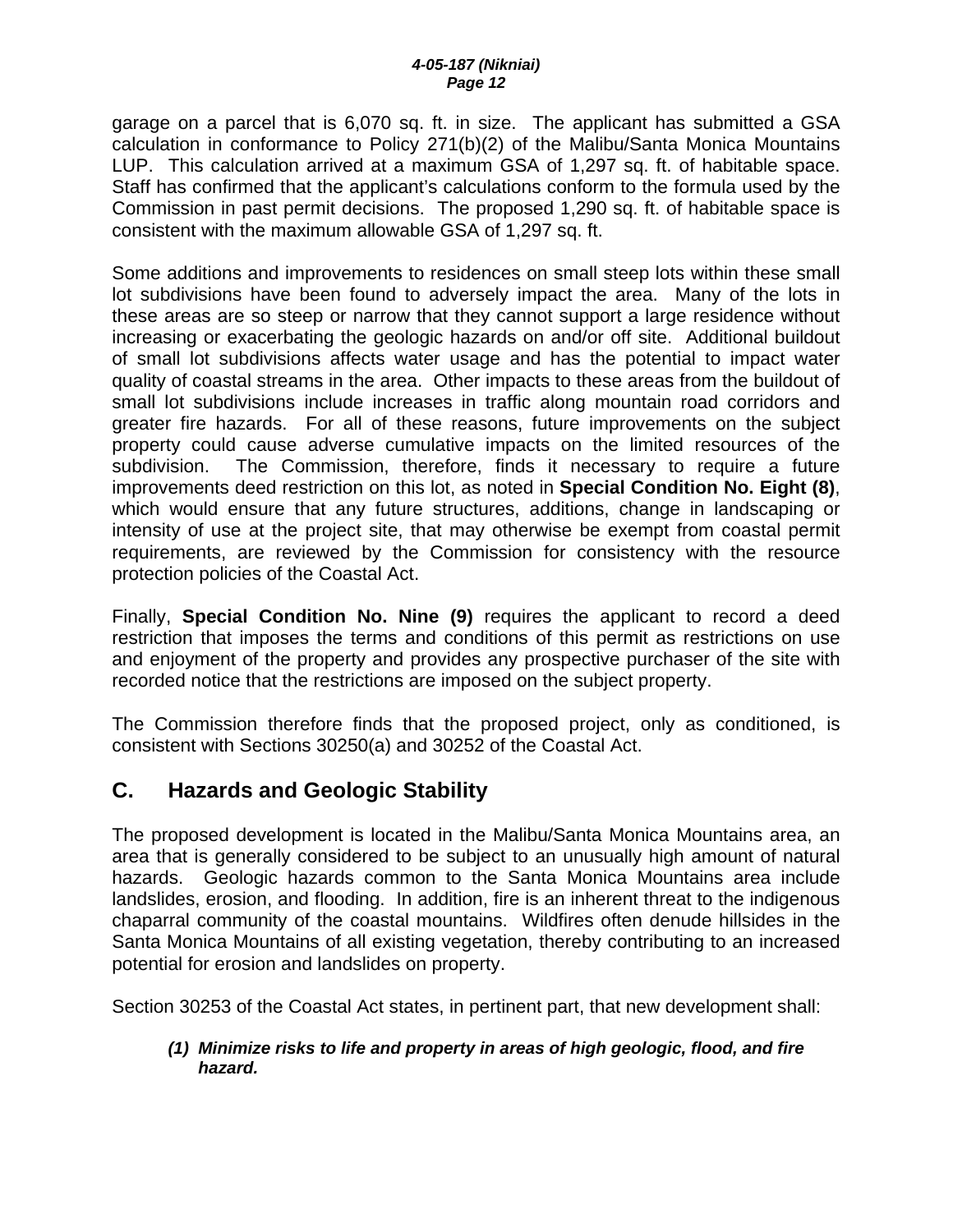#### *(2) Assure stability and structural integrity, and neither create nor contribute significantly to erosion, instability, or destruction of the site or surrounding area or in any way require the construction of protective devices that would substantially alter natural landforms along bluffs and cliffs.*

## **Geology**

The applicant has submitted geotechnical and geologic engineering reports ("Geotechnical Update Report," and "Engineering Geologic Report," by Strata-Tech, Inc., dated September 22, 2005 and February 25, 1999, respectively) that evaluate the geologic stability of the subject site in relation to the proposed development. Based on their evaluation of the site's geology and the proposed development, the consultants have found that the project site is suitable for the proposed project.

The submitted geologic reports contain several recommendations to be incorporated into project construction, foundations, sewage disposal, and drainage to ensure the stability and geologic safety of the proposed project site and adjacent property. To ensure that the recommendations of the consultant have been incorporated into all proposed development, the Commission, as specified in **Special Condition No. One (1)**, requires the applicant to comply with and incorporate the recommendations contained in the submitted geologic reports into all final design and construction, and to obtain the approval of the geotechnical consultant prior to commencement of construction. Final plans approved by the consultant shall be in substantial conformance with the plans approved by the Commission. Any substantial changes to the proposed development, as approved by the Commission, which may be recommended by the consultant shall require an amendment to the permit or a new coastal development permit.

The Commission finds that controlling and diverting run-off in a non-erosive manner from the proposed structures, impervious surfaces, and building pad will also add to the geologic stability of the project site. Therefore, in order to minimize erosion and ensure stability of the project site, and to ensure that adequate drainage and erosion control is included in the proposed development, the Commission requires the applicant to submit drainage and erosion control plans certified by the geotechnical engineer, as specified in **Special Condition Nos. Three (3)** and **Four (4)**.

In addition, the Commission finds that landscaping of graded and disturbed areas on the subject site will serve to stabilize disturbed soils, reduce erosion and thus enhance and maintain the geologic stability of the site. Therefore, **Special Condition No. Four (4)**  requires the applicant to submit landscaping/fuel modification plans that utilize and maintain native and noninvasive plant species compatible with the surrounding area for landscaping the project site.

Invasive and non-native plant species are generally characterized as having a shallow root structure in comparison with their high surface/foliage weight. The Commission notes that non-native and invasive plant species with high surface/foliage weight and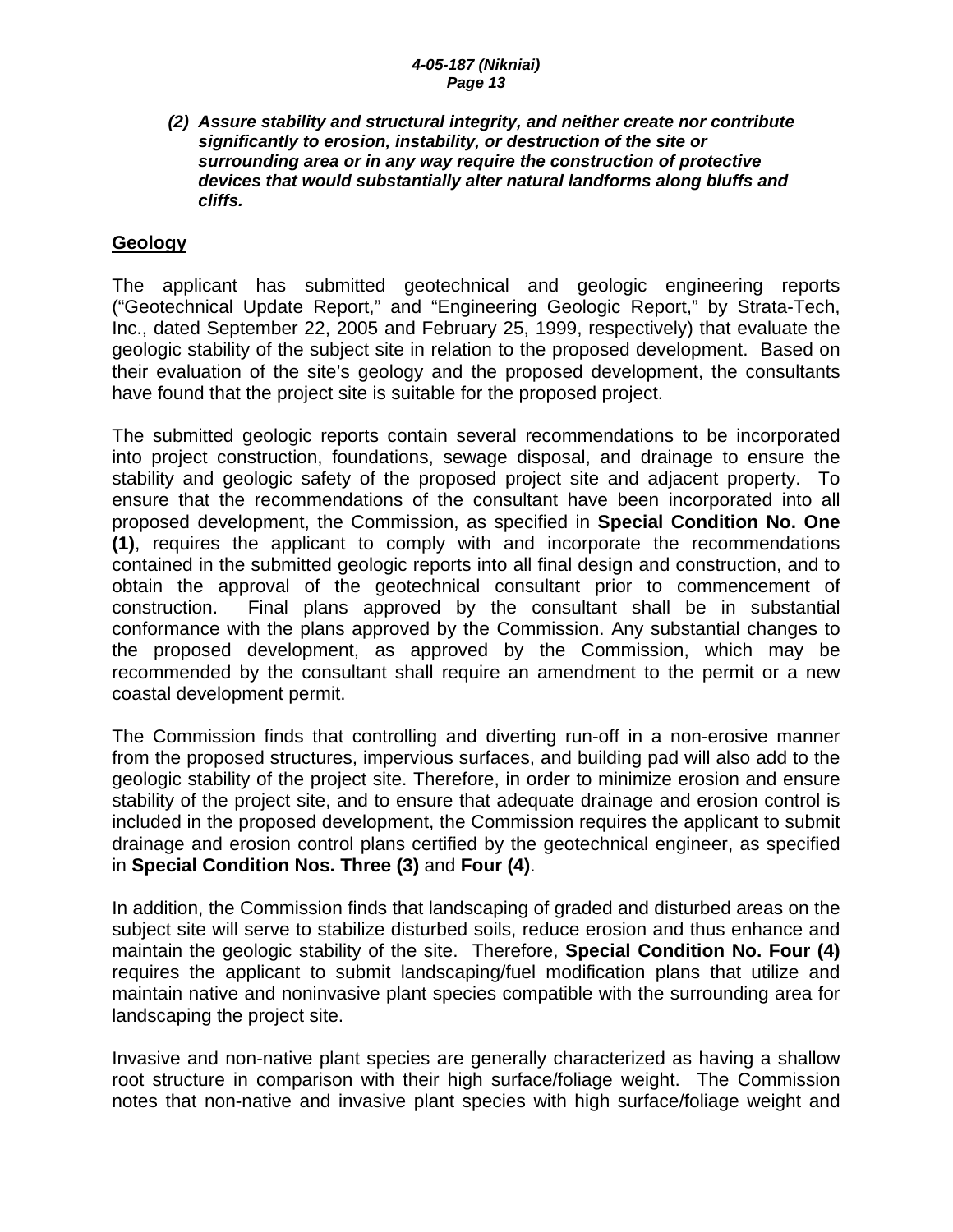shallow root structures do not serve to stabilize slopes and that such vegetation results in potential adverse effects to the stability of the project site. Native species, alternatively, tend to have a deeper root structure than non-native and invasive species, and once established aid in preventing erosion. Therefore, the Commission finds that in order to ensure site stability, all slopes and disturbed and graded areas of the site shall be landscaped with appropriate native plant species, as specified in **Special Condition No. Four (4)**.

## **Wild Fire**

The proposed project is located in the Santa Monica Mountains, an area subject to an extraordinary potential for damage or destruction from wild fire. Typical vegetation in the Santa Monica Mountains consists mostly of coastal sage scrub and chaparral. Many plant species common to these communities produce and store terpenes, which are highly flammable substances (Mooney in Barbour, Terrestrial Vegetation of California, 1988). Chaparral and sage scrub communities have evolved in concert with, and continue to produce the potential for, frequent wild fires. The typical warm, dry summer conditions of the Mediterranean climate combine with the natural characteristics of the native vegetation to pose a risk of wild fire damage to development that cannot be completely avoided or mitigated.

Due to the fact that the proposed project is located in an area subject to an extraordinary potential for damage or destruction from wild fire, the Commission can only approve the project if the applicant assumes the liability from these associated risks. Through **Special Condition No. Two (2)**, the assumption of risk, the applicant acknowledges the nature of the fire hazard which exists on the site and which may affect the safety of the proposed development. Moreover, through acceptance of Special Condition 2, the applicant also agrees to indemnify the Commission, its officers, agents and employees against any and all expenses or liability arising out of the acquisition, design, construction, operation, maintenance, existence, or failure of the permitted project.

For the reasons set forth above, the Commission finds that, as conditioned, the proposed project is consistent with Section 30253 of the Coastal Act.

# **D. Environmentally Sensitive Habitat and Water Quality**

Section **30231** states:

*The biological productivity and the quality of coastal waters, streams, wetlands, estuaries, and lakes appropriate to maintain optimum populations of marine organisms and for the protection of human health shall be maintained and, where feasible, restored through, among other means, minimizing adverse effects of waste water discharges and entrainment, controlling runoff, preventing depletion of ground water supplies and substantial interference with surface water flow, encouraging waste water reclamation, maintaining natural vegetation buffer areas that protect riparian habitats, and minimizing alteration of natural streams.*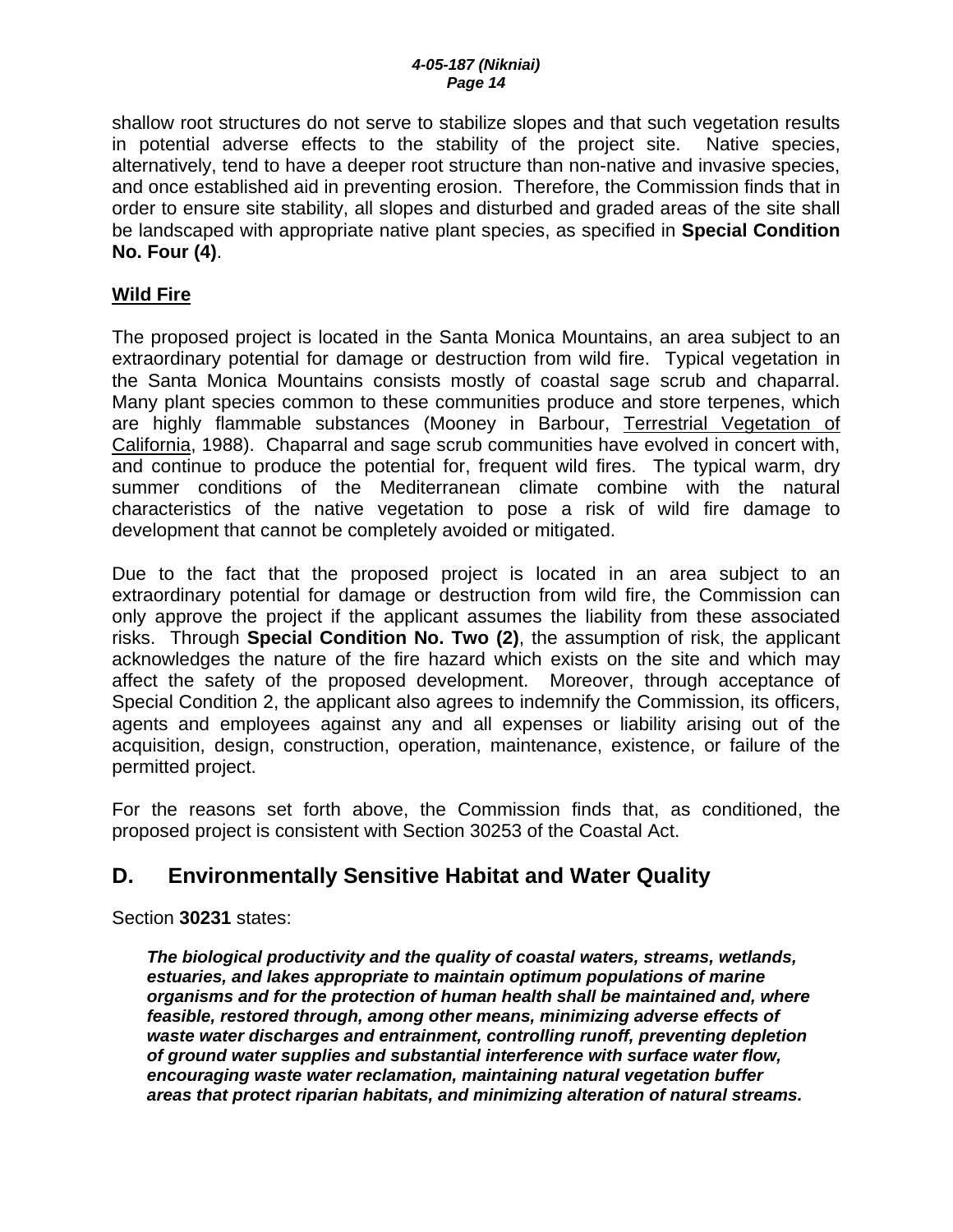Section **30240** states:

*(a) Environmentally sensitive habitat areas shall be protected against any significant disruption of habitat values, and only uses dependent on such resources shall be allowed within such areas.* 

 *(b) Development in areas adjacent to environmentally sensitive habitat areas and parks and recreation areas shall be sited and designed to prevent impacts which would significantly degrade such areas, and shall be compatible with the continuance of such habitat areas.*

Section 30250(a) of the Coastal Act states:

*New residential, commercial, or industrial development, except as otherwise provided in this division, shall be located within, contiguous with, or in close proximity to, existing developed areas able to accommodate it or, where such areas are not able to accommodate it, in other areas with adequate public services and where it will not have significant adverse effects, either individually or cumulatively, on coastal resources. In addition, land divisions, other than leases for agricultural uses, outside existing developed areas shall be permitted where 50 percent of the usable parcels in the area have been developed and the created parcels would be no smaller than the average size of the surrounding parcels.*

Section 30251 of the Coastal Act requires that visual qualities of coastal areas shall be considered and protected, landform alteration shall be minimized, and where feasible, degraded areas shall be enhanced and restored. Section 30251 of the Coastal Act, states that:

*The scenic and visual qualities of coastal areas shall be considered and protected as a resource of public importance. Permitted development shall be sited and designed to protect views to and along the ocean and scenic coastal areas, to minimize the alteration of natural land forms, to be visually compatible with the character of surrounding areas, and, where feasible, to restore and enhance visual quality in visually degraded areas. New development in highly scenic areas such as those designated in the California Coastline Preservation and Recreation Plan prepared by the Department of Parks and Recreation and by local government shall be subordinated to the character of its setting.* 

Section 30231 of the Coastal Act requires that the biological productivity and the quality of coastal waters and streams be maintained and, where feasible, restored through, among other means, controlling runoff, preventing depletion of ground water supplies and substantial interference with surface water flows, maintaining natural buffer areas that protect riparian habitats, and minimizing alteration of natural streams. In addition, Sections 30240 of the Coastal Act state that environmentally sensitive habitat areas must be protected against disruption of habitat values. Section 30250 of the Coastal Act requires that development be located and designed to ensure that significant adverse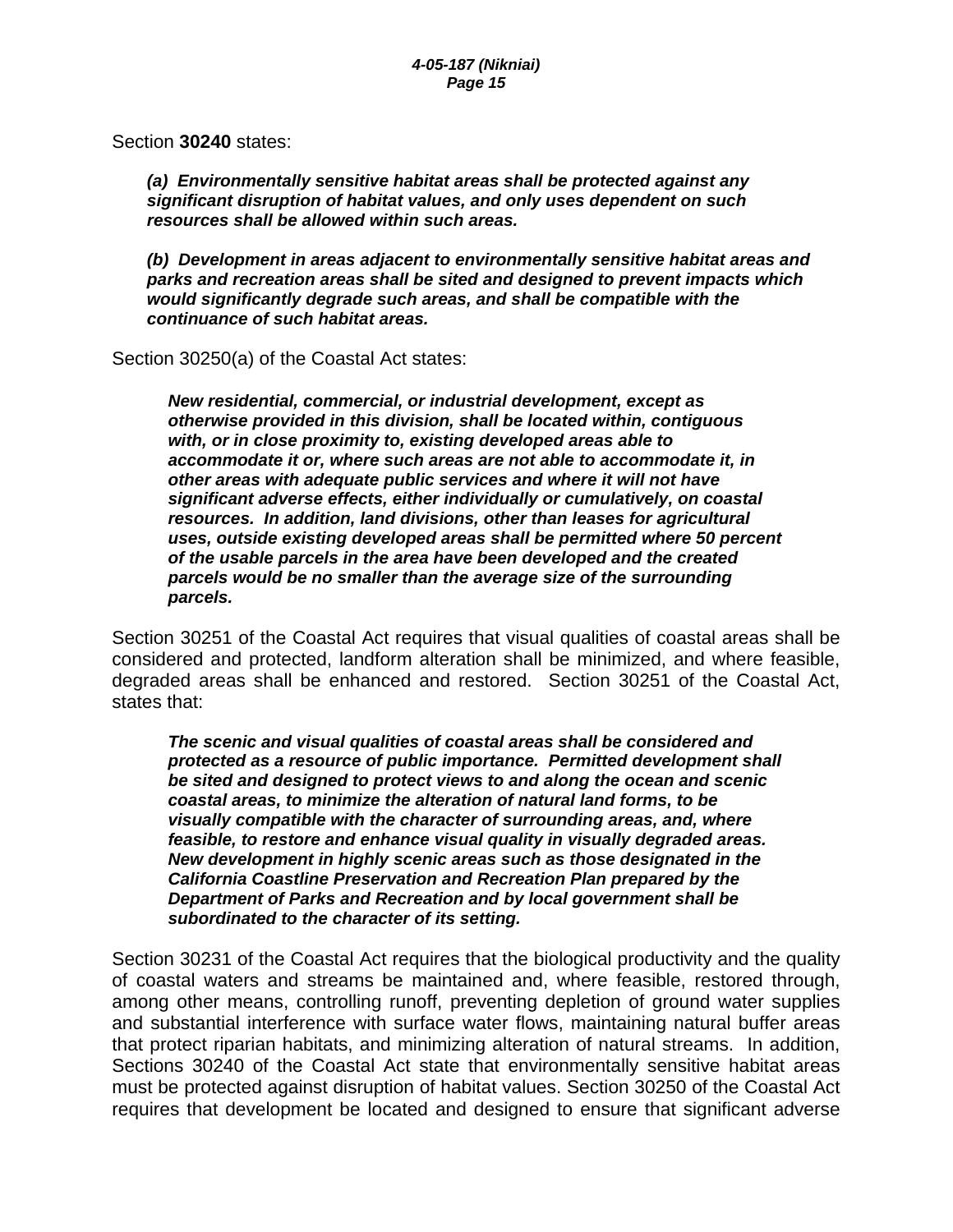impacts, both individual and cumulative, be avoided. Finally, Section 30251 of the Coastal Act requires that the scenic and visual qualities of coastal areas be protected.

Woodlands that are native to the Santa Monica Mountains, such as oak woodlands, are important coastal resources. Native trees prevent the erosion of hillsides and stream banks, moderate water temperatures in streams through shading, provide food and habitat, including nesting, roosting, and burrowing to a wide variety of wildlife species, contribute nutrients to watersheds, and are important scenic elements in the landscape. In the Santa Monica Mountains, coast live oak woodland occurs mostly on north slopes, shaded ravines and canyon bottoms. Besides the coast live oak, this plant community includes hollyleaf cherry, California bay laurel, coffeeberry, and poison oak. Coast live oak woodland is more tolerant of salt-laden fog than other oaks and is generally found nearer the coast<sup>1</sup>. Coast live oak also occurs as a riparian corridor species within the Santa Monica Mountains. Valley oaks are endemic to California and reach their southern most extent in the Santa Monica Mountains. Valley oaks were once widely distributed throughout California's perennial grasslands in central and coastal valleys. Individuals of this species may survive 400-600 years. Over the past 150 years, valley oak savanna habitat has been drastically reduced and altered due to agricultural and residential development. The understory is now dominated by annual grasses and recruitment of seedlings is generally poor. This is a very threatened habitat. The important ecosystem functions of oak woodlands and savanna are widely recognized<sup>2</sup>. These habitats support a high diversity of birds<sup>3</sup>, and provide refuge for many species of sensitive bats<sup>4</sup>. Typical wildlife in this habitat includes acorn woodpeckers, scrub jays, plain titmice, northern flickers, cooper's hawks, western screech owls, mule deer, gray foxes, ground squirrels, jackrabbits and several species of sensitive bats. Therefore, because of their important ecosystem functions and vulnerability to development, the Commission has consistently found in past permit decisions that oak woodlands and savanna within the Santa Monica Mountains meet the definition of ESHA under the Coastal Act.

However, there are also areas in the Santa Monica Mountains where past development patterns have resulted in the fragmentation and disturbance of oak woodlands and savannas. This is particularly true in "small lot subdivision" areas where small "urban scale" parcels were created in the past, many within oak woodlands or savannas. The dense level of residential development in many of these subdivisions has resulted in significant disturbance and fragmentation of the oak woodlands although many oak trees still remain. The subject site is within the Malibu Vista small lot subdivision, which

 $\overline{a}$ 

<sup>&</sup>lt;sup>1</sup> NPS 2000. op. cit.

<sup>2</sup> Block, W.M., M.L. Morrison, and J. Verner. 1990. Wildlife and oak-woodland interdependency. *Fremontia*  18(3):72–76. Pavlik, B.M., P.C. Muick, S. Johnson, and M. Popper. 1991. *Oaks of California*. Cachuma Press and California Oak Foundation, Los Olivos, California. 184 pp.

<sup>3</sup> Cody, M.L. 1977. Birds. Pp. 223–231 *in* Thrower, N.J.W., and D.E. Bradbury (eds.). *Chile-California Mediterranean scrub atlas*. US/IBP Synthesis Series 2. Dowden, Hutchinson & Ross, Stroudsburg, Pennsylvania. National Park Service. 1993. A checklist of the birds of the Santa Monica Mountains National Recreation Area. Southwest Parks and Monuments Assoc., 221 N. Court, Tucson, AZ. 85701

<sup>&</sup>lt;sup>4</sup> Miner, K.L., and D.C. Stokes. 2000. Status, conservation issues, and research needs for bats in the south coast bioregion. Paper presented at *Planning for biodiversity: bringing research and management together*, February 29, California State University, Pomona, California.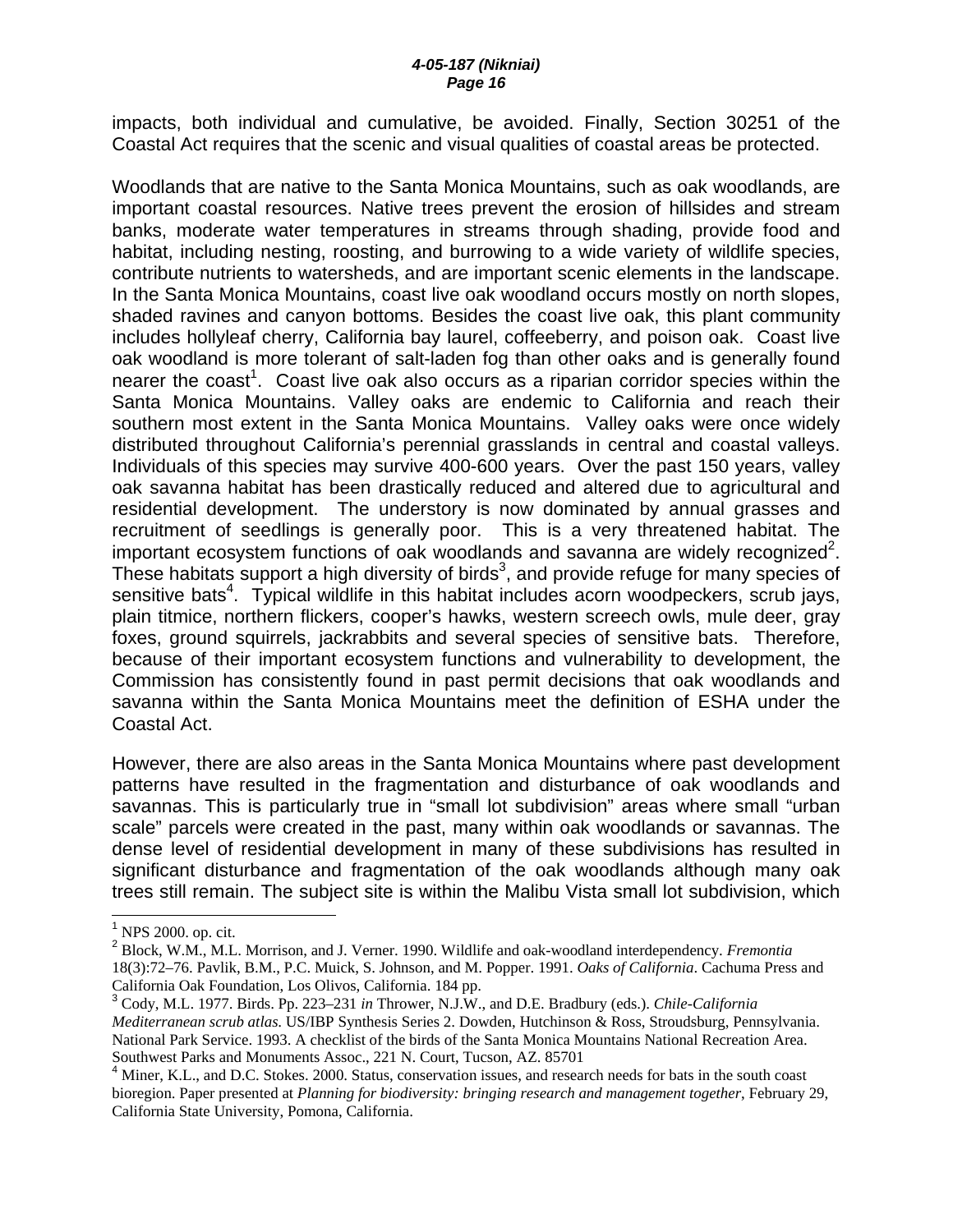is an oak woodland that has been highly disturbed over time by dense residential development on small, suburban scale parcels. The subject site is situated among existing single-family residences and flanked by two private roads. Due to the fact that the subdivision has been previously disturbed by the construction of roads and residential development, the overall oak woodland area would not be considered an environmentally sensitive habitat area (ESHA). However, in past permit actions in the Santa Monica Mountains the Commission has found that native oak trees are an important coastal resource, even if the overall woodland would not be considered ESHA. Native trees prevent the erosion of hillsides and stream banks, moderate water temperatures in streams through shading, provide food and habitat, including nesting, roosting, and burrowing to a wide variety of wildlife. Native trees that are not part of a larger, intact habitat may nonetheless provide nesting or roosting habitat for raptors and other birds that are rare, threatened, endangered, fully protected, or species of special concern. Furthermore, individual oak trees such as those on the adjacent parcel to the east and which overhang the subject property do provide some habitat for a wide variety of wildlife species and are considered to be an important part of the character and scenic quality of the area.

According to Oaks of California, "Coast live oak is unique among the California oaks in its ability to thrive along the coast…Proximity to the ocean provides a milder climate for coast live oak, with warmer winters (seldom encountering frost or snow) and less sweltering summers than found inland. Fog is common, providing additional relief from heat and drought…Inland, it can be found at elevations up to 5,000 feet with groves that spread across valleys, on steep hillsides, in rocky canyons, and along streams and intermittent watercourses" (Pavlik, Muick, Johnson, and Popper, 1991). The coast live oak is a large, evergreen tree with a dense, round crown and large limbs. Its trunk divides into either erect limbs or, more commonly, into crooked, wide-spreading limbs that sometimes touch or trail the ground. They can grow to 30 to 70 feet high and 35 to 80 feet wide.

Oaks are easily damaged and are very sensitive to disturbances that occur to the tree or the surrounding environment. Their root system is extensive, but surprisingly shallow, radiating out as much as 50 feet beyond the spread of the tree leaves, or canopy. The ground area at the outside edge of the canopy, referred to as the dripline, is especially important: the tree obtains most of its surface water and nutrients here, as well as conducts an important exchange of air and other gases (Los Angeles County Regional Planning Oak Tree Ordinance).

Oak trees are a part of the California native plant community and need special attention to maintain and protect their health. Oak trees in residentially landscaped areas often suffer decline and early death due to conditions that are preventable. Damage can often take years to become evident and by the time the tree shows obvious signs of disease it is usually too late to restore the health of the tree. Oak trees provide important habitat and shading for other animal species, such as deer and bees. Oak trees are very long lived, some up to 250 years old, relatively slow growing, becoming large trees between 30 to 70 feet high, and are sensitive to surrounding land uses,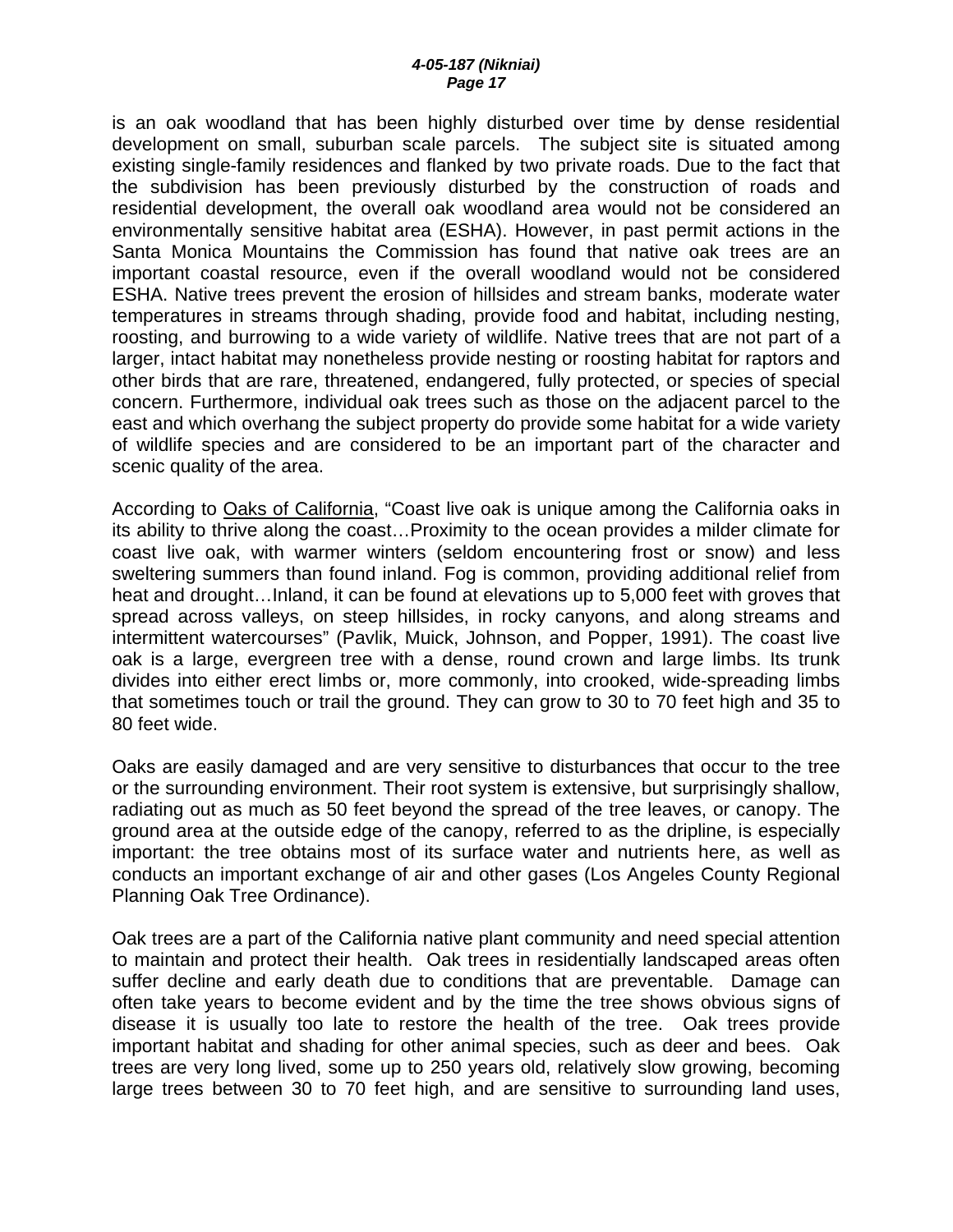grading or excavation at or near the roots and irrigation of the root area particularly during the summer dormancy. Improper watering, especially during the hot summer months when the tree is dormant and disturbance to root areas are the most common causes of tree loss.

Encroachments into the protected zone of an oak tree can result in significant adverse impacts. The article entitled "Oak Trees: Care and Maintenance" prepared by the Forestry Department of the County of Los Angeles states:

*Oaks are easily damaged and very sensitive to disturbances that occur to the tree or in the surrounding environment. The root system is extensive but surprisingly shallow, radiating out as much as 50 feet beyond the spread of the tree leaves, or canopy. The ground area at the outside edge of the canopy, referred to as the dripline, is especially important: the tree obtains most of its surface water and nutrients here, as well as conducts an important exchange of air and other gases.* 

This publication goes on to state:

*Any change in the level of soil around an oak tree can have a negative impact. The most critical area lies within 6' to 10' of the trunk: no soil should be added or scraped away. . . . Construction activities outside the protected zone can have damaging impacts on existing trees. . . . Digging of trenches in the root zone should be avoided. Roots may be cut or severely damaged, and the tree can be killed. . . . Any roots exposed during this work should be covered with wet burlap and kept moist until the soil can be replaced. The roots depend on an important exchange of both water and air through the soil within the protected zone. Any kind of activity which compacts the soil in this area blocks this exchange and can have serious long term negative effects on the trees. If paving material must be used, some recommended surfaces include brick paving with sand joints, or ground coverings such as wood chips . . .* 

Given the importance of oak woodlands and individual oak trees, even those that have been disturbed or fragmented by development, the Commission has consistently required, through past permit actions, that new development avoid the removal of oak trees, unless there is no feasible alternative for siting or designing the structures. Further, given the sensitivity of oak trees to disturbance or encroachment of development into the root zone, the Commission has required that encroachments within the protected zone (5 feet beyond the dripline, or 15 feet from the trunk, whichever is greater) be avoided unless there is no feasible alternative for the siting of development. If encroachments cannot be avoided, then the Commission requires that encroachments be minimized to the maximum extent feasible. If encroachments extend a minimal distance within the protected zone of an oak tree, the Commission has required the affected tree to be monitored for a period of ten years, to identify if the tree has been harmed by the encroachment. If it is determined that the tree has been adversely affected, then mitigation is required. In the case of significant encroachments within the protected zones of oak trees, the Commission has determined that the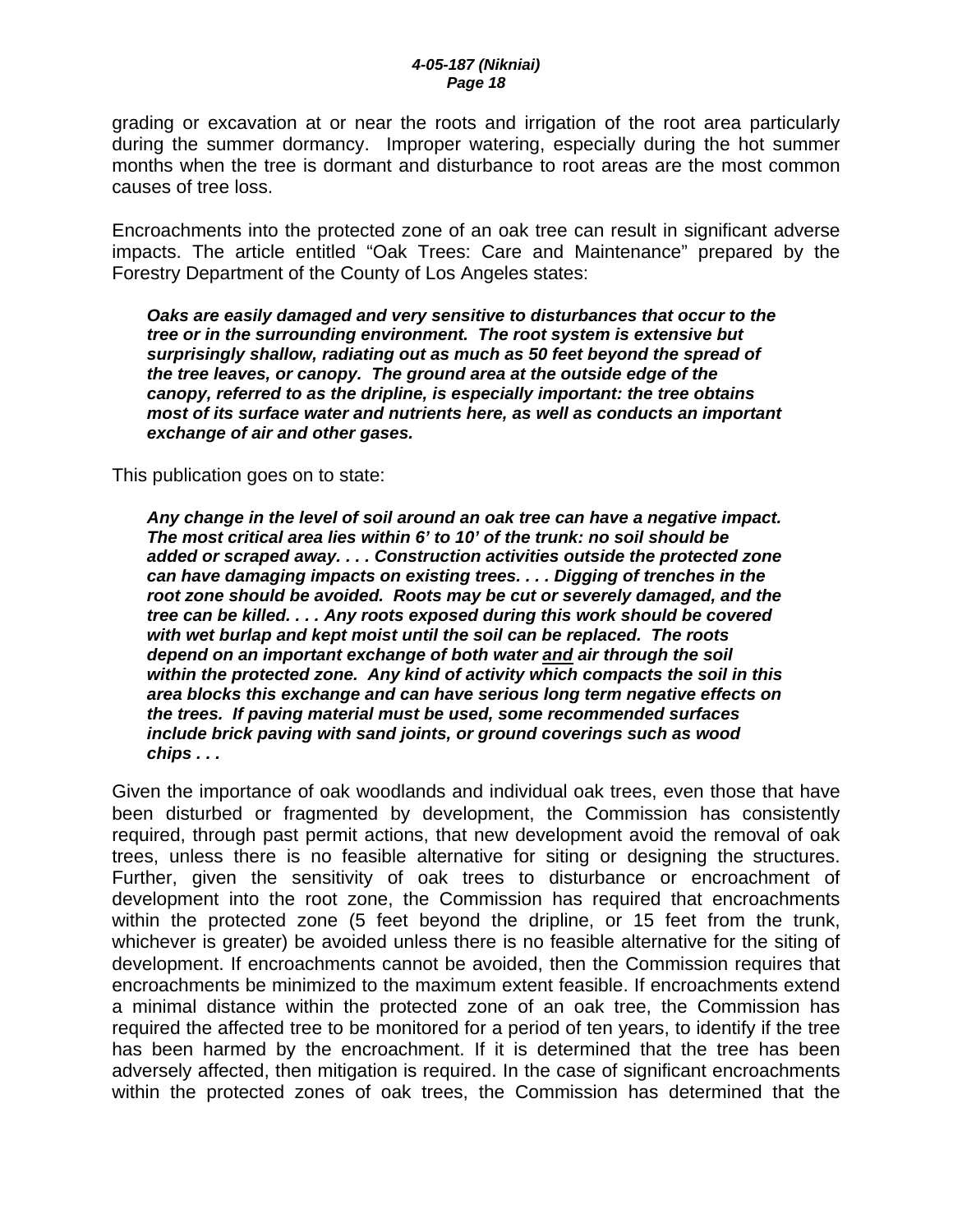affected trees are likely to suffer worsened health as a result and mitigation has been required. The oak tree mitigation that the Commission has required is the planting of replacement trees, at a ratio of at least ten seedlings for every tree impacted. If there is suitable area on the project site, replacement trees should be provided on-site. The Commission has found, through permit actions, that replacement trees, particularly oak trees, are most successfully established when the trees are seedlings or acorns. Many factors, over the life of the restoration, can result in the death of the replacement trees. In order to ensure that adequate replacement is eventually reached, it is necessary to provide a replacement ratio of at least ten replacement trees for every tree removed or impacted to account for the mortality of some of the replacement trees.

The proposed project involves construction of a 1,290 sq. ft., two-story single family residence with attached garage, driveway, and septic system on a 6,070 sq. ft. parcel in the Malibu Vista small lot subdivision. A friction pile foundation will be used for the proposed residence and no grading is proposed. The vacant parcel to the east contains several isolated multi-trunk Coast Live Oak trees (*Quercus agrifolia*). Two off-site oak tree clusters overhang the subject parcel (**Exhibit 3**). However, due to the fact that the site has been previously disturbed by the presence of Carrita Drive, Old Chimney Road, and residential development in close proximity, the project area is not considered to be an environmentally sensitive habitat area (ESHA). The subject property lies within the fuel modification area of adjacent residences and contains only non-native grasses. The applicant originally proposed a backup seepage pit for the proposed septic system within the dripline of an off-site oak tree. However, in order to avoid the dripline and protected zone of all off-site oak trees the applicant relocated the backup seepage pit to beneath the driveway at the western end of the property. Therefore, the proposed residence foundation and septic system are now located outside the dripline and protected zone of the off-site oak trees. The septic system with seepage pits are situated as far as possible from the off-site oak trees. As such, the proposed development will not encroach upon, or otherwise impact the existing off-site oak trees.

In order to ensure that no impacts outside the scope of work allowed by this permit occur to these oak trees during construction, **Special Condition Five (5)** requires the applicant to place temporary construction fencing outside the protected zones of the two offsite oak tree clusters during construction operations. In addition, to ensure the oak trees are not adversely affected by irrigation or inappropriate landscaping, **Special Conditions Four (4) and Five (5)** include a provision that prohibits permanent irrigation within the protected zone of any oak trees, and landscaping within the oak tree driplines or the protected zones shall be limited to native oak tree understory plant species.

Additionally, the Commission finds that the amount and location of any new development that may be proposed in the future on the subject site is significantly limited by the unique nature of the site and the environmental constraints discussed above. Therefore, to ensure that any future structures, additions, change in landscaping or intensity of use at the project site, that may otherwise be exempt from coastal permit requirements, are reviewed by the Commission for consistency with the resource protection policies of the Coastal Act, **Special Condition No. Ten (10)**, the future development restriction, has been required. **Special Condition No. Eleven (11)**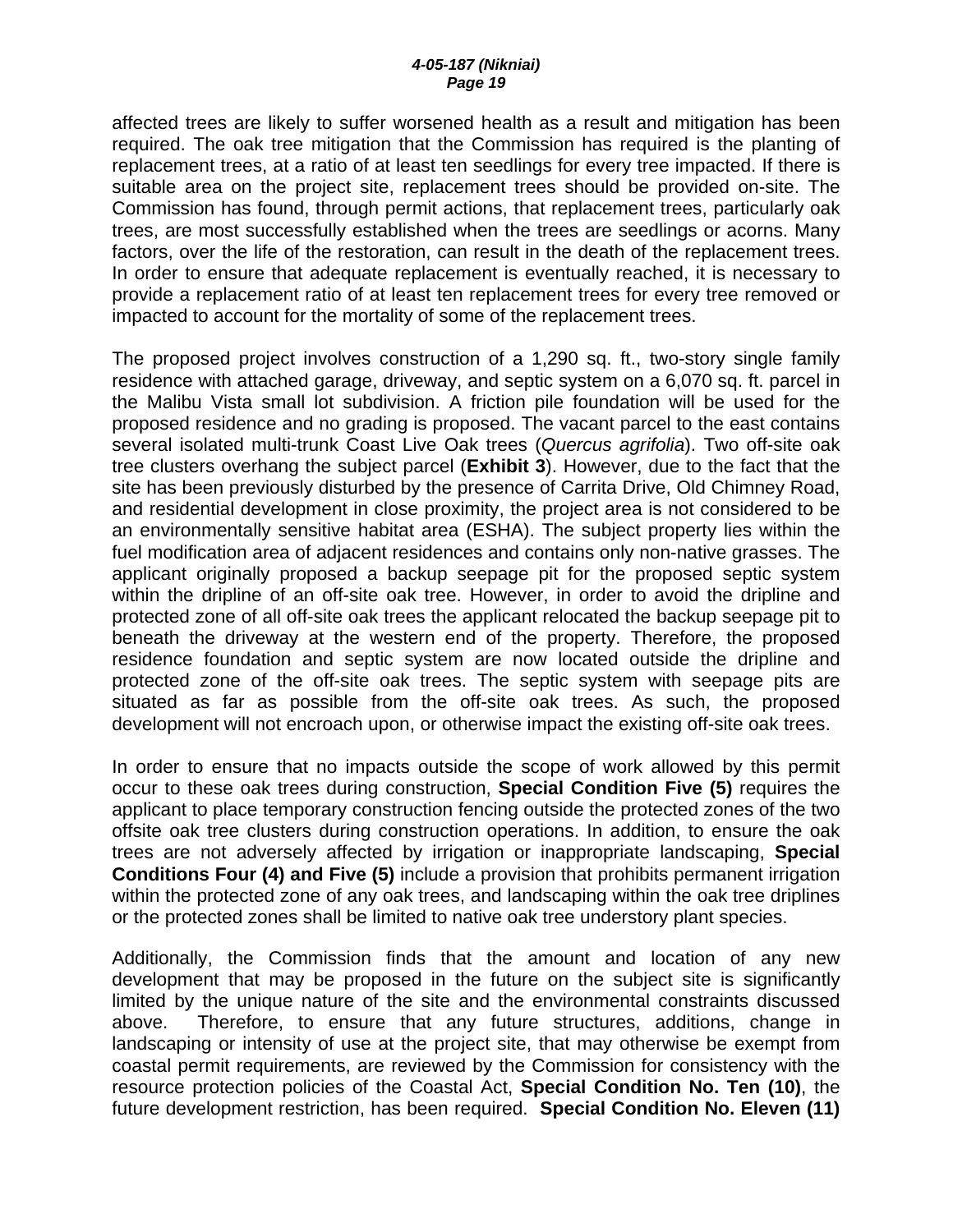requires the applicant to record a deed restriction that imposes the terms and conditions of this permit as restrictions on use and enjoyment of the property and provides any prospective purchaser of the site with recorded notice that the restrictions are imposed on the subject property.

The Commission also recognizes that new development in the Santa Monica Mountains has the potential to adversely impact coastal water quality through the removal of native vegetation, increase of impervious surfaces, increase of runoff, erosion, and sedimentation, and introduction of pollutants such as petroleum, cleaning products, pesticides, and other pollutant sources, as well as effluent from septic systems.

The proposed development will result in an increase in impervious surface at the subject site, which in turn decreases the infiltrative function and capacity of existing permeable land on site. Reduction in permeable space therefore leads to an increase in the volume and velocity of stormwater runoff that can be expected to leave the site. Further, pollutants commonly found in runoff associated with residential use include petroleum hydrocarbons including oil and grease from vehicles; heavy metals; synthetic organic chemicals including paint and household cleaners; soap and dirt from washing vehicles; dirt and vegetation from yard maintenance; litter; fertilizers, herbicides, and pesticides; and bacteria and pathogens from animal waste. The discharge of these pollutants to coastal waters can cause cumulative impacts such as: eutrophication and anoxic conditions resulting in fish kills and diseases and the alteration of aquatic habitat, including adverse changes to species composition and size; excess nutrients causing algae blooms and sedimentation increasing turbidity which both reduce the penetration of sunlight needed by aquatic vegetation which provide food and cover for aquatic species; disruptions to the reproductive cycle of aquatic species; and acute and sublethal toxicity in marine organisms leading to adverse changes in reproduction and feeding behavior. These impacts reduce the biological productivity and the quality of coastal waters, streams, wetlands, estuaries, and lakes and reduce optimum populations of marine organisms and have adverse impacts on human health.

Further, as stated previously, the site is located approximately 300 feet away from Escondido Canyon Creek, a blue-line stream within the Escondido Canyon watershed, and involves sloping hillside terrain with soils that are susceptible to erosion. In past permit actions the Commission has found that new development adjacent to or upslope of coastal streams and natural drainages results in potential adverse impacts to riparian habitat and marine resources from increased erosion, contaminated storm runoff, introduction of non-native and invasive plant species, disturbance of wildlife, and loss of riparian plant and animal habitat.

Therefore, in order to find the proposed project consistent with the water and marine resource policies of the Coastal Act, the Commission finds it necessary to require the incorporation of Best Management Practices designed to control the volume, velocity and pollutant load of stormwater leaving the developed sites. Critical to the successful function of post-construction structural BMPs in removing pollutants in stormwater to the Maximum Extent Practicable (MEP), is the application of appropriate design standards for sizing BMPs. The majority of runoff is generated from small storms because most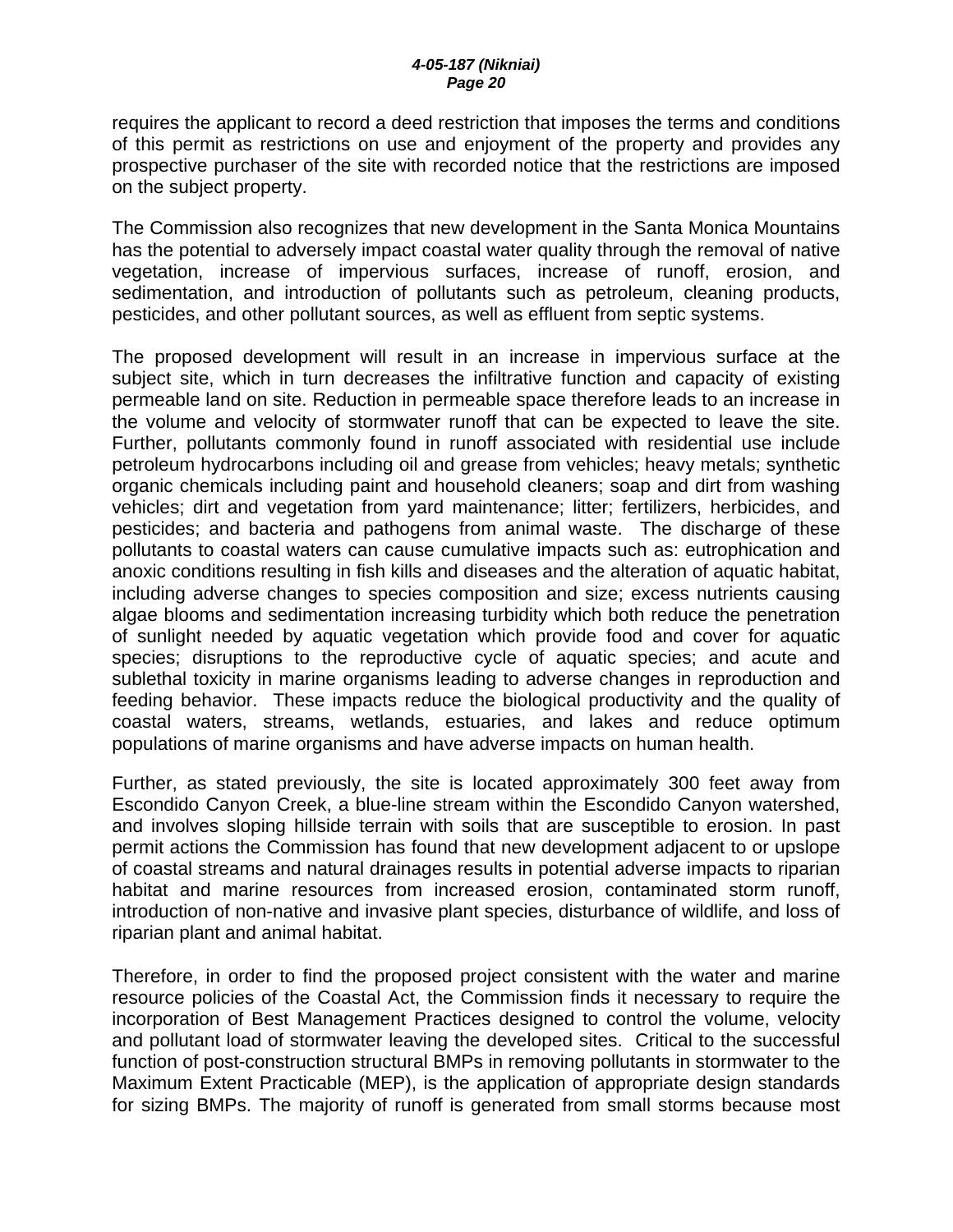storms are small. Additionally, storm water runoff typically conveys a disproportionate amount of pollutants in the initial period that runoff is generated during a storm event. Designing BMPs to accommodate (infiltrate, filter or treat) the runoff from the more frequent storms, rather than for the largest infrequent storms, results in improved BMP performance at lower cost.

For design purposes, with case-by-case considerations, post-construction structural BMPs (or suites of BMPs) should be designed to treat, infiltrate or filter the amount of stormwater runoff produced by all storms up to and including the 85th percentile, 24 hour storm event for volume-based BMPs, and/or the 85th percentile, 1-hour storm event, with an appropriate safety factor (i.e., 2 or greater), for flow-based BMPs. The American Society of Civil Engineers (ASCE) and the Water Environment Federation (WEF) have recommended a numerical BMP design standard for storm water that is derived from a mathematical equation to maximize treatment of runoff volume for water quality based on rainfall/runoff statistics and which is economically sound.<sup>5</sup> The maximized treatment volume is cut-off at the point of diminishing returns for rainfall/runoff frequency. On the basis of this formula and rainfall/runoff statistics, the point of diminishing returns for treatment control is the 85th percentile storm event. Therefore, the Commission requires the selected post-construction structural BMPs be sized based on design criteria specified in **Special Condition No. Three (3)**, and finds this will ensure the proposed development will be designed to minimize adverse impacts to coastal resources, in a manner consistent with the water and marine policies of the Coastal Act.

Furthermore, interim erosion control measures implemented during construction and post construction landscaping will serve to minimize the potential for adverse impacts to water quality resulting from drainage runoff during construction and in the postdevelopment stage. Therefore, the Commission finds that **Special Condition No. Four (4)** is necessary to ensure the proposed development will not adversely impact water quality or coastal resources.

The applicant is proposing to construct a septic system, consisting of a 1,708-gallon septic tank and seepage pits, to accommodate the sewage of the proposed development. The County of Los Angeles Environmental Health Department has given in-concept approval of the proposed septic system, determining that the system meets the requirements of the plumbing code. The County of Los Angeles' minimum health code standards for septic systems have been found protective of coastal resources and take into consideration the percolation capacity of soils within the Santa Monica Mountains, among other criteria. Therefore, the proposed septic system, as designed to meet these standards, will minimize adverse impacts to water quality. As conditioned to provide construction-phase and post-construction drainage controls, and to

 $\overline{\phantom{a}}$ 

<sup>5</sup> *Urban Runoff Quality Management*, *WEF Manual of Practice No. 23, ASCE manual and Report on Engineering Practice No. 87.* WEF, Alexandria, VA; ASCE, Reston, VA. 259 pp (1998); Urbonas, Guo, and Tucker, "Optimization of Stormwater Quality Capture Volume," in *Urban Stormwater Quality Enhancement - Source Control, Retrofitting, and Combined Sewere Technology, Proceedings of an Engineering Foundation Conference*, Harry C. Torno, ed. October 1989. New York: ASCE, pp. 94-110.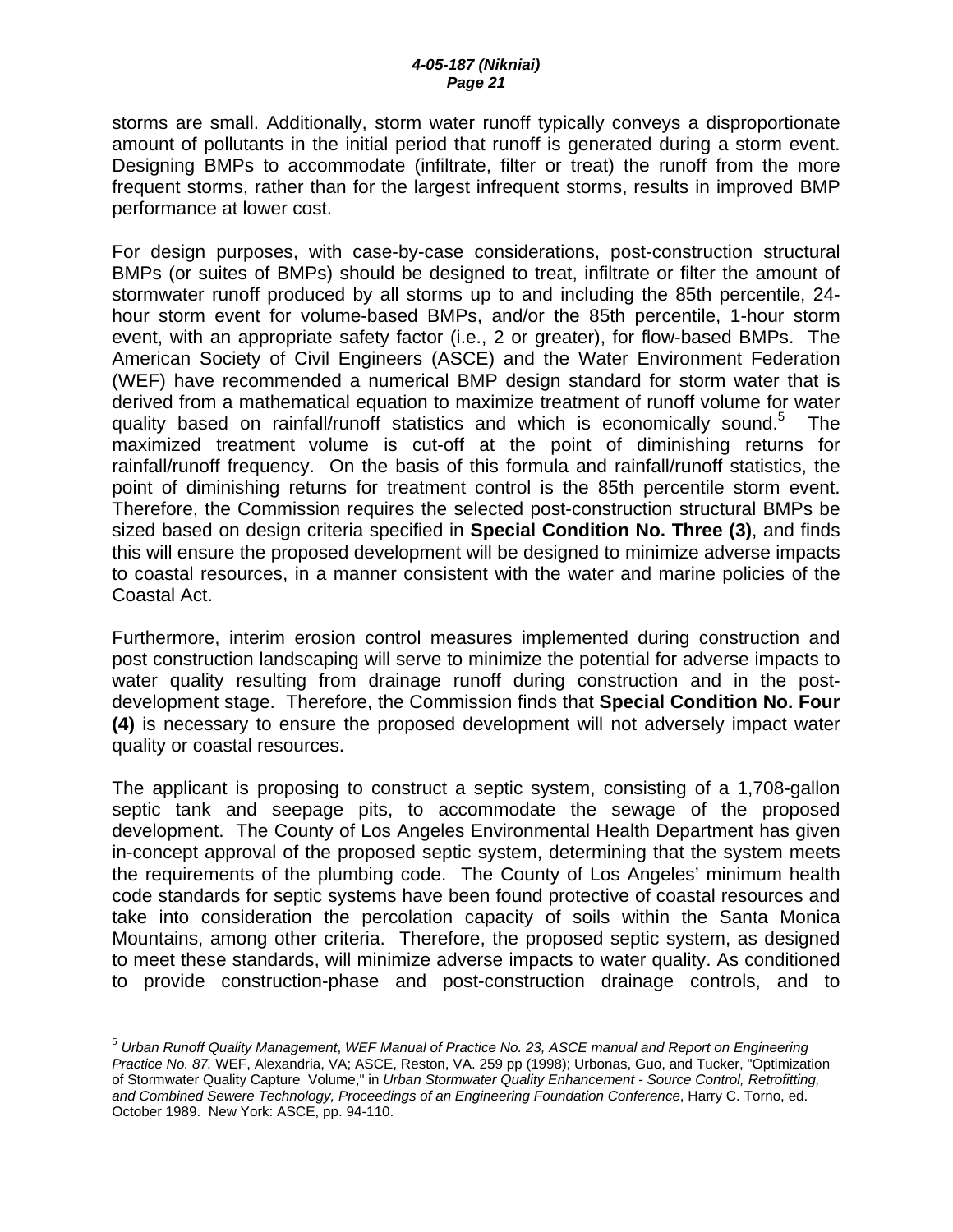landscape disturbed areas, the Commission finds that the proposed project is consistent with Section 30231 of the Coastal Act.

For the reasons set forth above, the Commission finds that the project, as conditioned, will protect ESHA against any significant disruption of habitat values, consistent with Section 30240 of the Coastal Act. The project, as conditioned, will maintain the biological productivity and quality of coastal waters by minimizing adverse effects of waste water, controlling runoff, and minimizing erosion. Therefore, the Commission finds that, as conditioned, the project is consistent with Section 30231 of the Coastal Act. Finally, the Commission finds that the project, as conditioned, will minimize individual and cumulative impacts to coastal resources and visual resources, by protecting the oak trees that overhang the site, consistent with Sections 30250 and 30251 of the Coastal Act.

# **E. Visual Resources**

Section 30251 of the Coastal Act states:

*The scenic and visual qualities of coastal areas shall be considered and protected as a resource of public importance. Permitted development shall be sited and designed to protect views to and along the ocean and scenic coastal areas, to minimize the alteration of natural land forms, to be visually compatible with the character of surrounding areas, and, where feasible, to restore and enhance visual quality in visually degraded areas. New development in highly scenic areas such as those designated in the California Coastline Preservation and Recreation Plan prepared by the Department of Parks and Recreation and by local government shall be subordinate to the character of its setting.* 

Section 30251 of the Coastal Act requires scenic and visual qualities to be considered and preserved. Section 30251 also requires that development be sited and designed to protect views of scenic areas, minimize alteration of landforms, and be visually compatible with the surrounding area.

In addition, the Malibu/Santa Monica Mountains LUP provides policy guidance regarding the protection of visual resources. The Coastal Commission, as guidance in the review of development proposals in the Santa Monica Mountains, has applied these policies.

- *P91 All new development shall be designed to minimize impacts and alterations of physical features, such as ravines and hillsides, and processes of the site (i.e., geological, soils, hydrological, water percolation and runoff) to the maximum extent feasible.*
- *P125 New development shall be sited and designed to protect public views from LCP- designated highways to and along the shoreline and to scenic coastal areas, including public parklands. Where*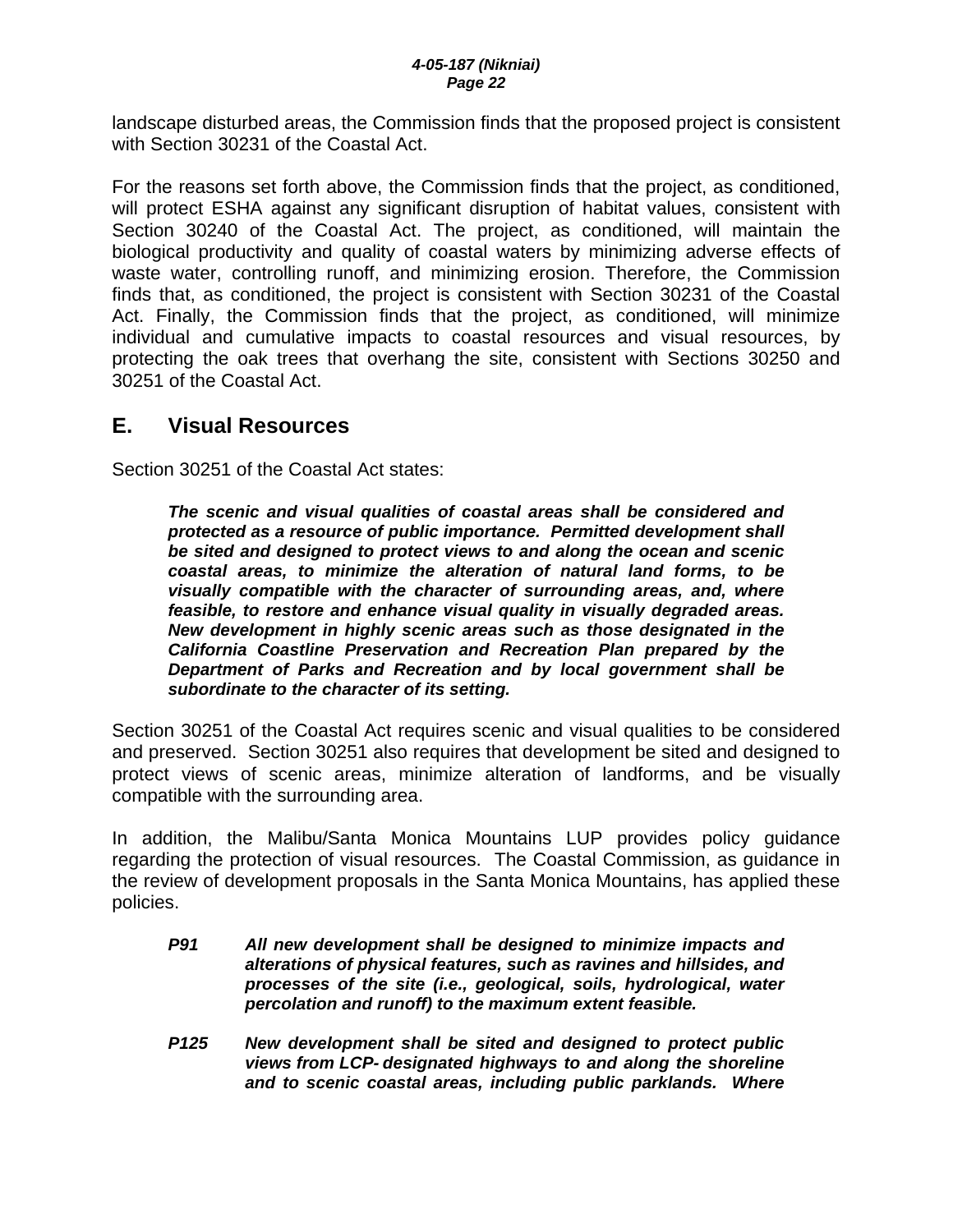*physically and economically feasible, development on a sloped terrain should be set below road grade.* 

- *P129 Structures should be designed and located so as to create an attractive appearance and harmonious relationship with the surrounding environment.*
- *P130 In highly scenic areas and along scenic highways, new development (including buildings, fences, paved areas, signs, and landscaping) shall:* 
	- *Be sited and designed to protect views to and along the ocean and to and along other scenic features, as defined and identified in the Malibu LUP.*
	- *Minimize the alteration of natural landforms*
	- *Be landscaped to conceal raw cut slopes*
	- *Be visually compatible with and subordinate to the character of its setting.*
	- *Be sited so as to not significantly intrude into the skyline as seen from public viewing places.*
- *P131 Where feasible, prohibit placement of structures that will break the ridgeline views, as seen from public places*

### *P134 Structures shall be sited to conform to the natural topography, as feasible. Massive grading and reconfiguration of the site shall be discouraged.*

Section 30251 of the Coastal Act requires scenic and visual qualities to be considered and preserved. The proposed project area is located within a rural area characterized by expansive, naturally vegetated mountains and hillsides. In the review of the proposed project, Commission staff analyzed the publicly accessible locations where the proposed development is visible to assess potential visual impacts to the public. Staff examined the building site, the size of the proposed structure, and alternatives to the size, bulk and scale of the structure. The development of the residence raises two issues regarding the siting and design: (1) whether or not public views from public roadways will be adversely affected; or, (2) whether or not public views from public lands and trails will be affected.

The proposed project is located on a small hillside parcel located adjacent to existing residential development within the Malibu Vista small lot subdivision. The site is situated on the east slope of a ridge the forms the west shoulder of Escondido Canyon. As such, the subject site is visible from Latigo Canyon Road approximately 600 feet away along an adjacent ridge to the east.

The applicant proposes to construct a 1,290 sq. ft. single-family residence with 695 sq. ft. attached garage, driveway, and septic system. The proposed residence is two-stories with a maximum height of 32 feet from existing grade at any given point. A friction pile foundation will be used to support the proposed structure and no grading will be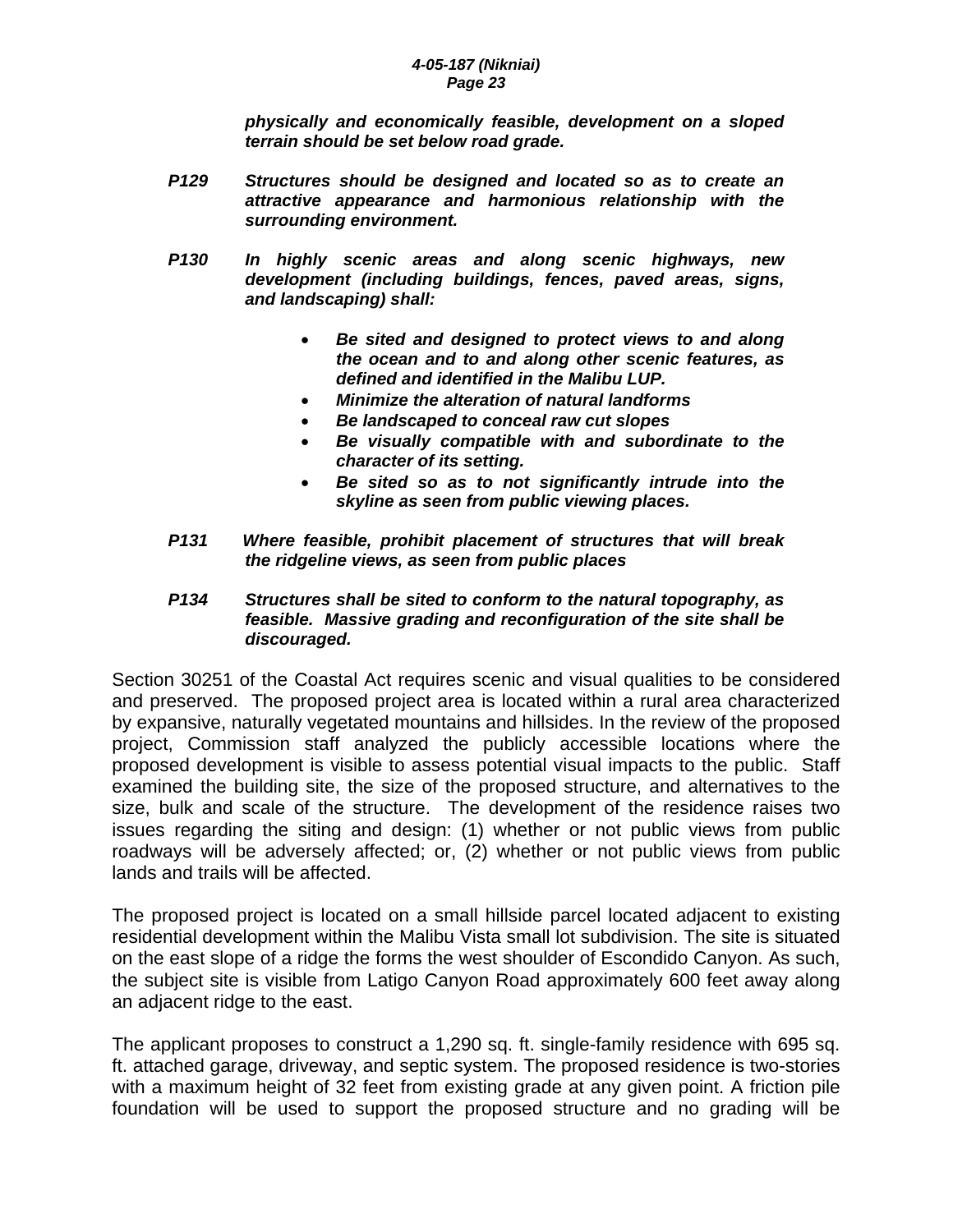required. The residence is designed to be stepped into the hillside. The proposed building site and design minimizes the amount of grading and landform alteration necessary for the project and there are no siting alternatives where the building would not be visible from Latigo Canyon Road. To reduce the structure's visual impact, the applicant has reduced the maximum height of the house from 35 feet, as originally proposed, to 32 feet. In addition, several mature Coast Live Oak trees are located on the adjacent property to the east, just downslope of the proposed development site. The proposed residence will be partially screened by the off-site oaks trees when viewed from Latigo Canyon Road. The proposed structure is not excessive in height or size and is compatible with the character of other residential development in the area. The proposed structure height is consistent with the maximum height (35 feet above existing grade) that the Commission has permitted in past decisions in the Santa Monica Mountains and with the maximum height (35 feet) allowed under the policies of the Malibu/Santa Monica Mountains LUP. However, since the proposed development will still be unavoidably visible from Latigo Canyon Road, a major public roadway, the Commission finds it necessary to require mitigation measures to minimize visual impacts associated with development of the project site.

The visual impact of the proposed structure can be minimized by requiring the structure to be finished in a color consistent with the surrounding natural landscape and, further, by requiring that windows on the proposed residence be made of non-reflective glass. To ensure visual impacts associated with the colors of the structure and the potential glare of the window glass are minimized, the Commission requires the applicant to use colors compatible with the surrounding environment and non-glare glass, as detailed in **Special Condition Six (6)**.

Visual impacts can be further reduced by the use of appropriate and adequate landscaping. Therefore, **Special Condition Four (4)** requires the applicant to ensure that the vegetation on site remains visually compatible with the native flora of surrounding areas. Implementation of Special Condition Four (4) will soften the visual impact of the development from public view areas. To ensure that the final approved landscaping plans are successfully implemented, Special Condition 4 also requires the applicant to revegetate all disturbed areas in a timely manner and includes a monitoring component to ensure the successful establishment of all newly planted and landscaped areas over time.

In addition, the Commission has found that night lighting of areas in the Malibu/Santa Monica Mountains area creates a visual impact to nearby scenic roads and trails. Therefore, Special Condition Seven (7) limits night lighting of the site in general; limits lighting to the developed area of the site; and specifies that lighting be shielded downward. The restriction on night lighting is necessary to protect the nighttime rural character of this portion of the Santa Monica Mountains consistent with the scenic and visual qualities of this coastal area.

Finally, regarding future developments or improvements, certain types of development on the property, normally associated with a single-family residence, which might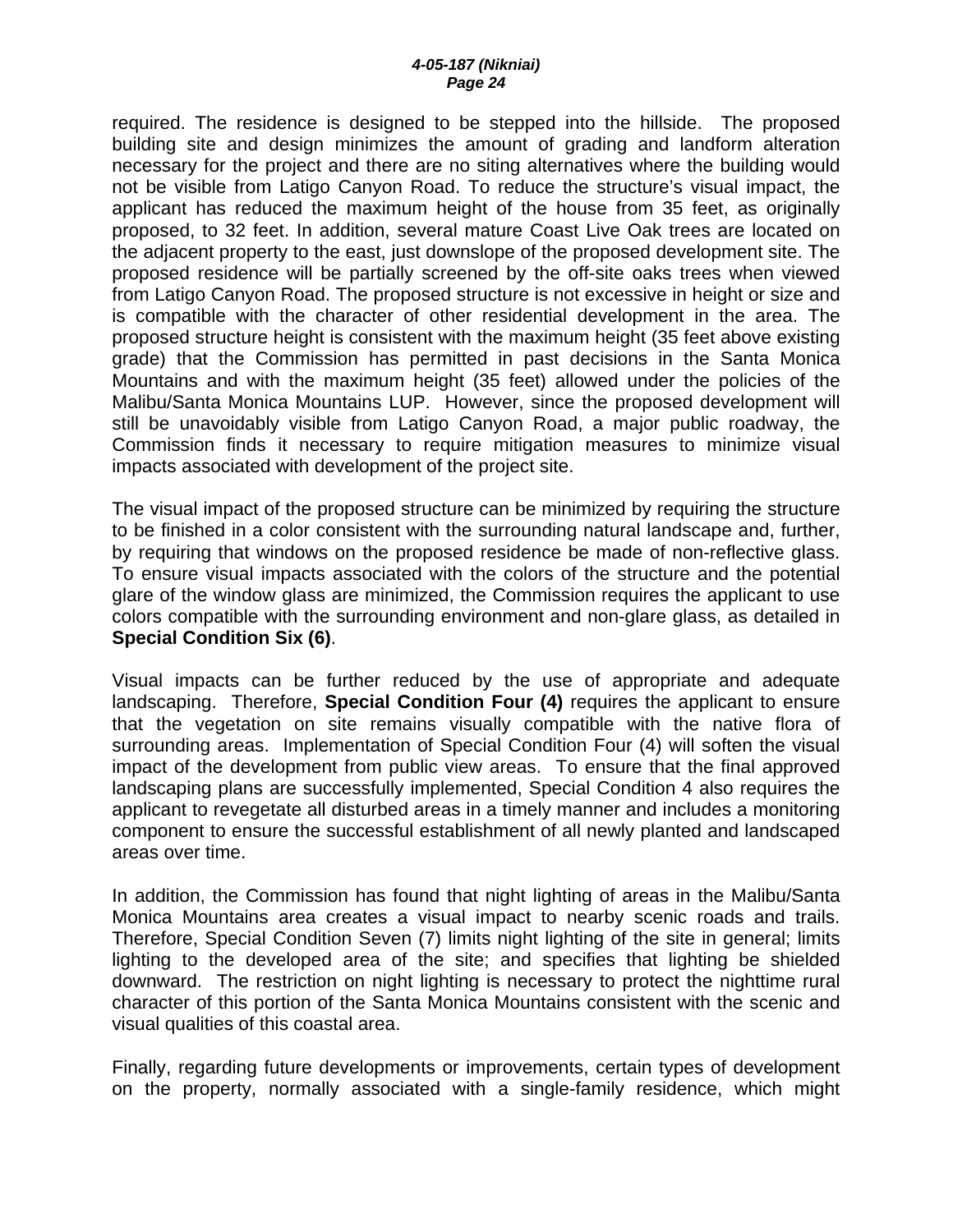otherwise be exempt, have the potential to impact scenic and visual resources in this area. It is necessary to ensure that any future development or improvements normally associated with the property, which might otherwise be exempt, is reviewed by the Commission for compliance with the scenic resource policy, Section 30251 of the Coastal Act. **Special Condition Eight (8)**, the Future Development Restriction, will ensure that the Commission will have the opportunity to review future projects for compliance with the Coastal Act. Further, **Special Condition Nine (9)** requires the applicant to record a deed restriction that imposes the terms and conditions of this permit as restrictions on use and enjoyment of the subject property and provides any prospective purchaser with recorded notice that the restrictions are imposed on the subject property.

Therefore, the Commission finds that the proposed project, as conditioned, minimizes adverse effects to public views to and along the coast and minimizes the alteration of natural landforms. Therefore, the Commission finds that the proposed project, as conditioned, is consistent with Section 30251 of the Coastal Act.

# **F. Local Coastal Program**

Section **30604** of the Coastal Act states:

*a) Prior to certification of the local coastal program, a coastal development permit shall be issued if the issuing agency, or the commission on appeal, finds that the proposed development is in conformity with the provisions of Chapter 3 (commencing with Section 30200) of this division and that the permitted development will not prejudice the ability of the local government to prepare a local program that is in conformity with the provisions of Chapter 3 (commencing with Section 30200).* 

Section 30604(a) of the Coastal Act provides that the Commission shall issue a Coastal Development Permit only if the project will not prejudice the ability of the local government having jurisdiction to prepare a Local Coastal Program which conforms with Chapter 3 policies of the Coastal Act. The preceding sections provide findings that the proposed project will be in conformity with the provisions of Chapter 3 if certain conditions are incorporated into the project and are implemented by the applicant. As conditioned, the proposed development will not create significant adverse impacts and is found to be consistent with the applicable policies contained in Chapter 3. Therefore, the Commission finds that approval of the proposed development, as conditioned, will not prejudice the County of Los Angeles' ability to prepare a Local Coastal Program for this area which is also consistent with the policies of Chapter 3 of the Coastal Act, as required by Section 30604(a).

# **G. California Environmental Quality Act**

Section 13096(a) of the Commission's administrative regulations requires Commission approval of a Coastal Development Permit application to be supported by a finding showing the application, as conditioned by any conditions of approval, to be consistent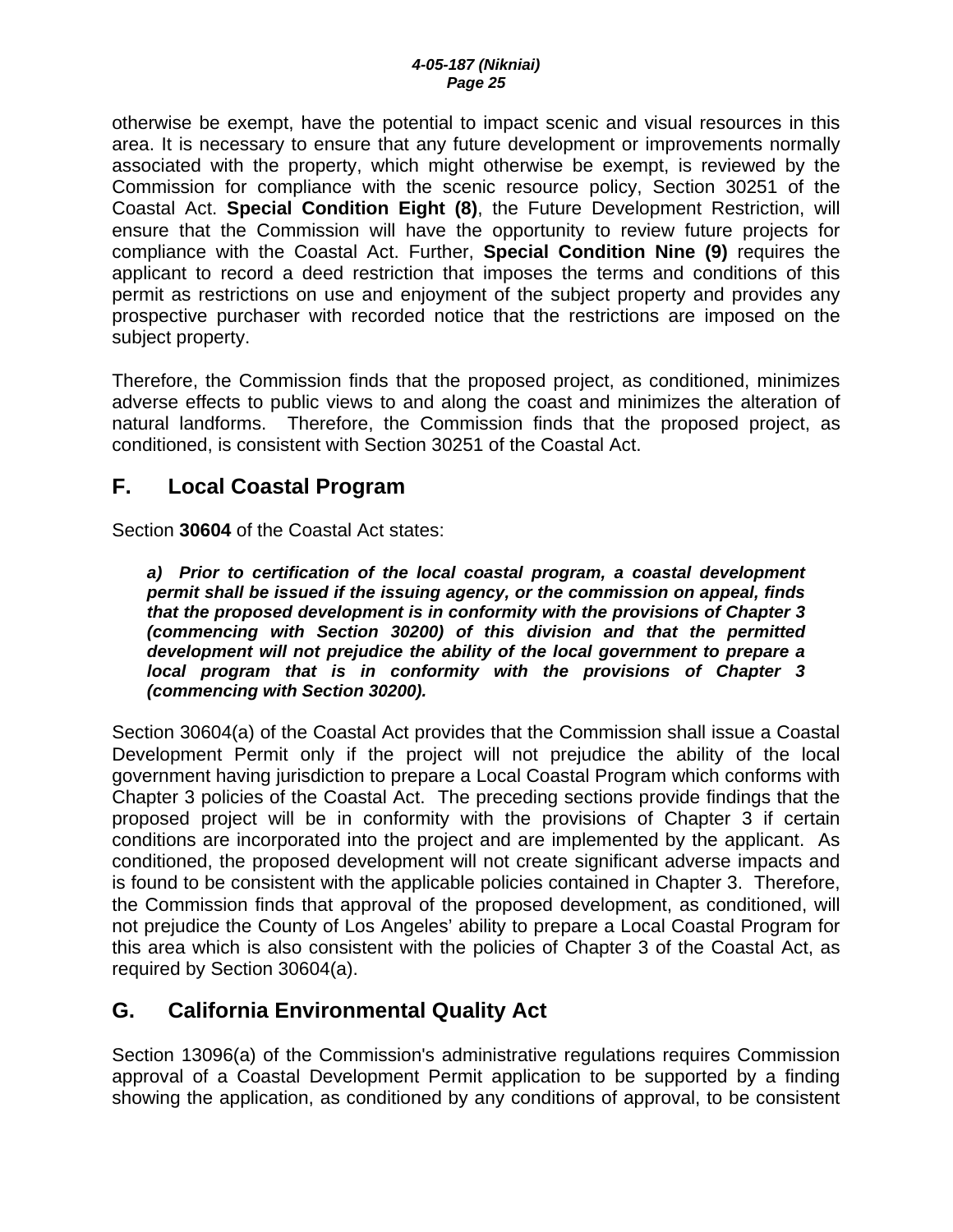with any applicable requirements of the California Environmental Quality Act (CEQA). Section 21080.5(d)(2)(A) of CEQA prohibits a proposed development from being approved if there are feasible alternatives or feasible mitigation measures available which would substantially lessen any significant adverse effect that the activity may have on the environment.

The Commission incorporates its findings on Coastal Act consistency at this point as if set forth in full. These findings address and respond to all public comments regarding potential significant adverse environmental effects of the project that were received prior to preparation of the staff report. As discussed above, the proposed development, as conditioned, is consistent with the policies of the Coastal Act. Feasible mitigation measures which will minimize all adverse environmental effects have been required as special conditions. As conditioned, there are no feasible alternatives or feasible mitigation measures available, beyond those required, which would substantially lessen any significant adverse impact that the activity may have on the environment. Therefore, the Commission finds that the proposed project, as conditioned to mitigate the identified impacts, can be found to be consistent with the requirements of the Coastal Act to conform to CEQA.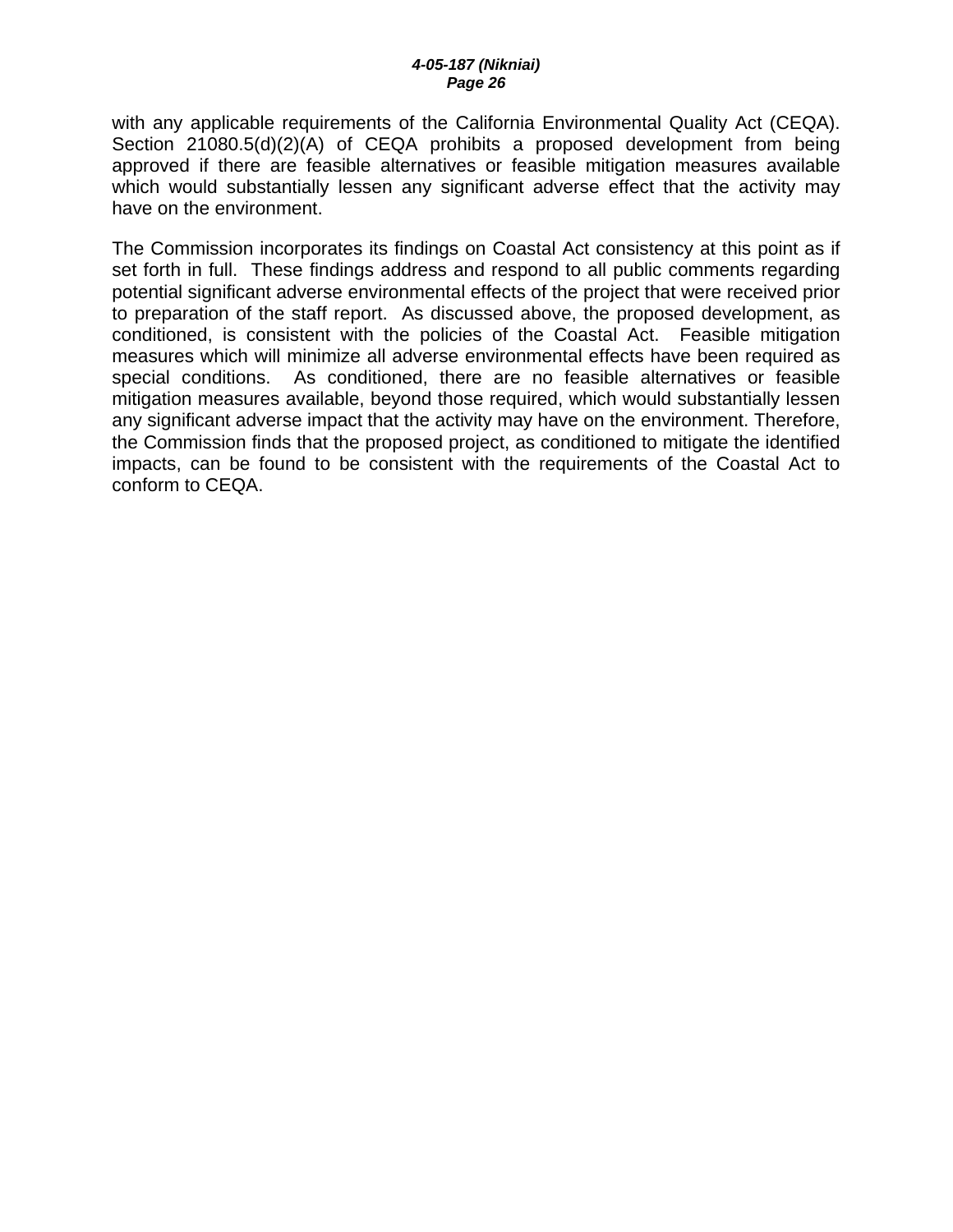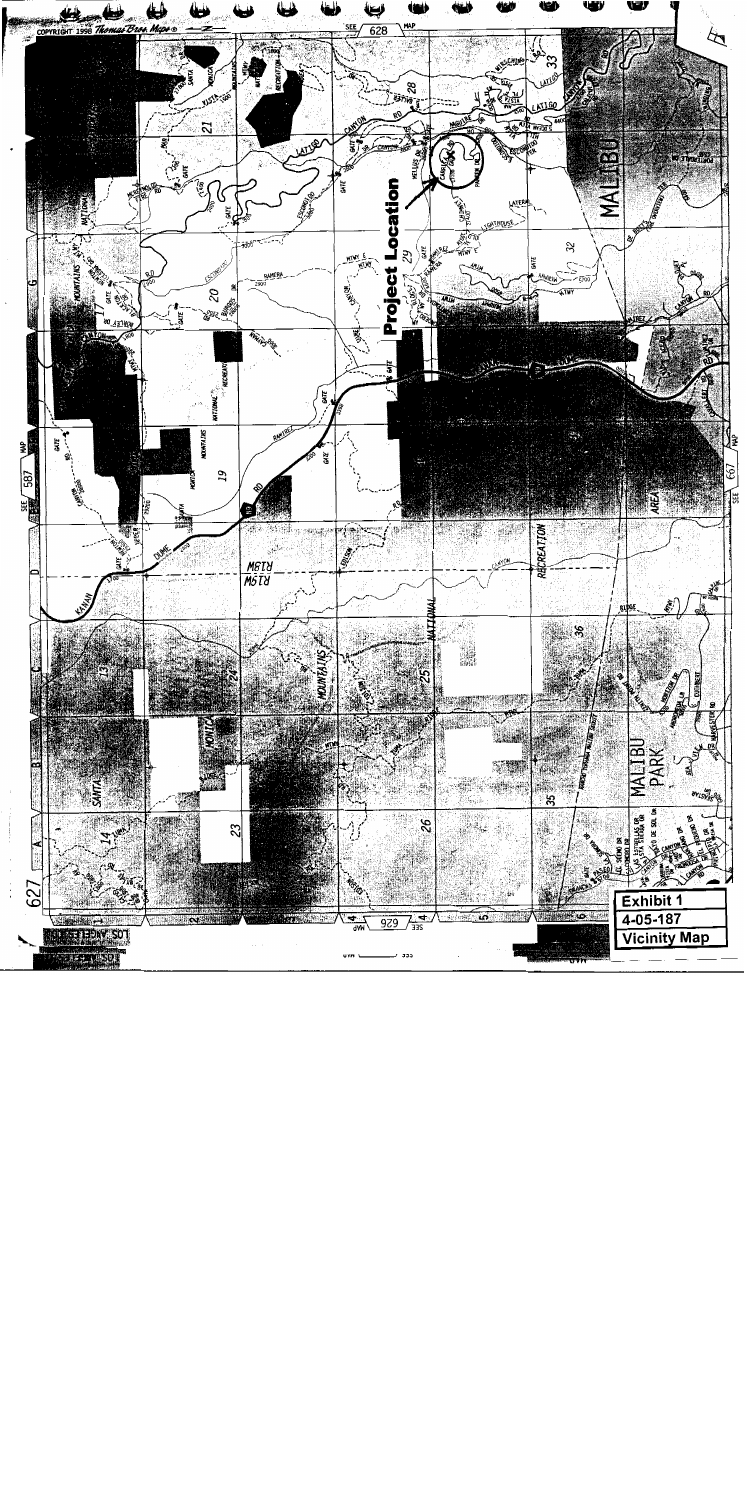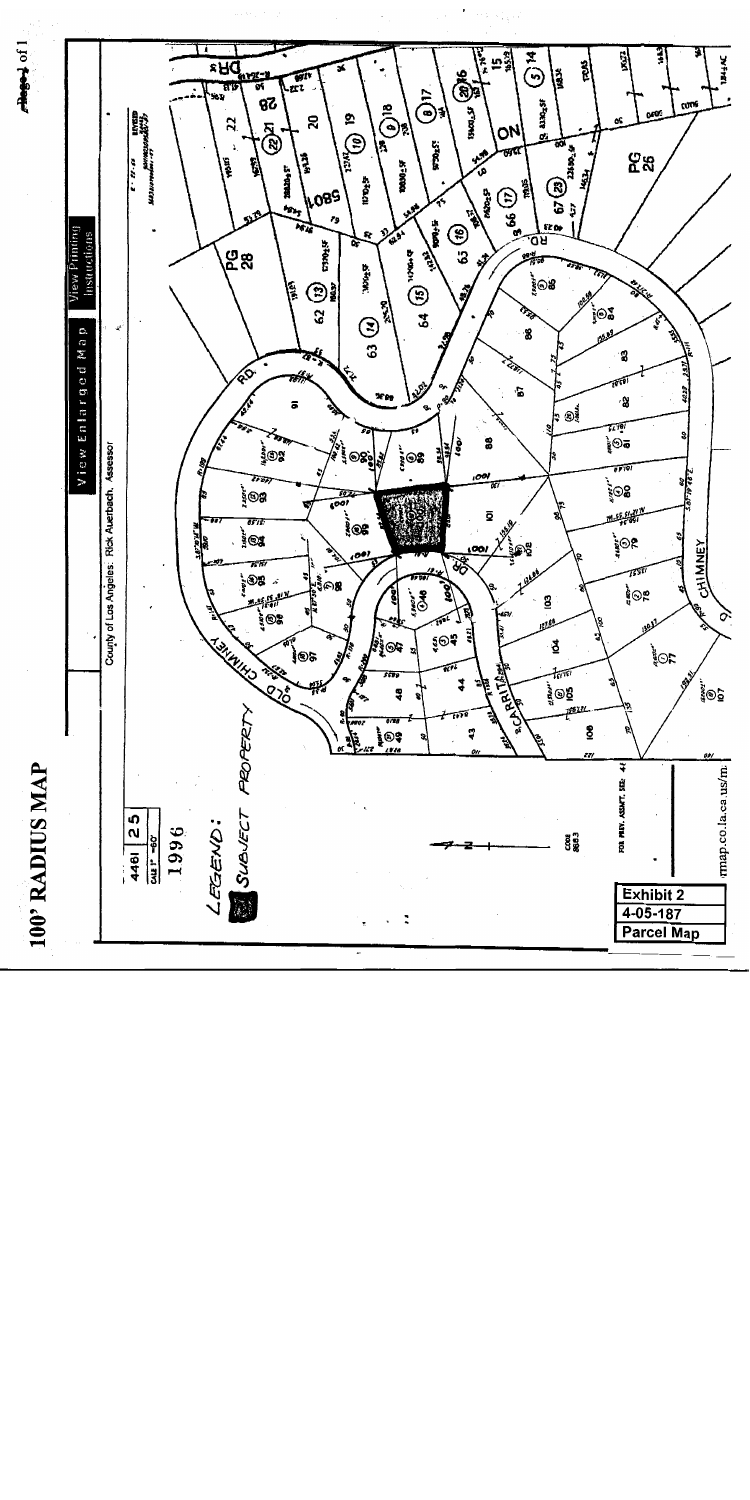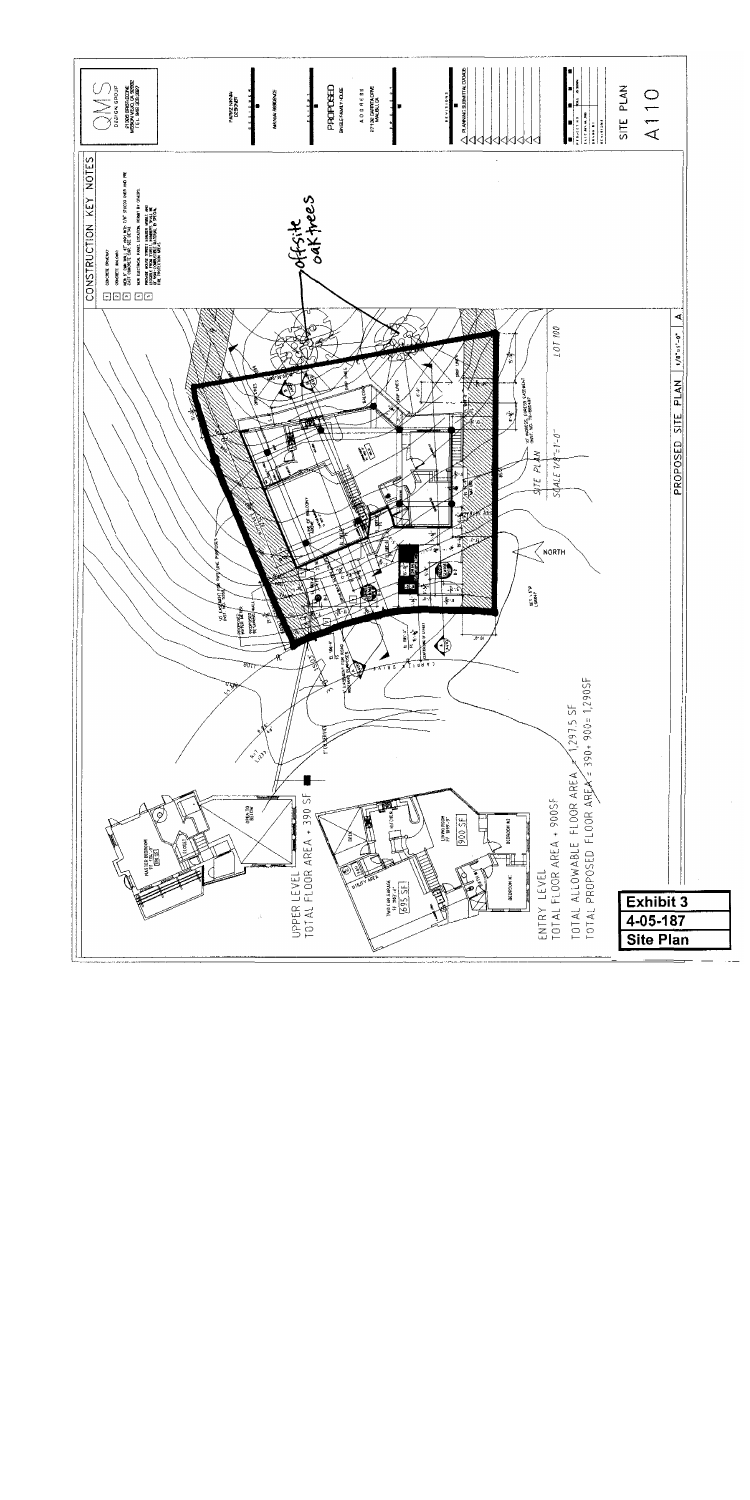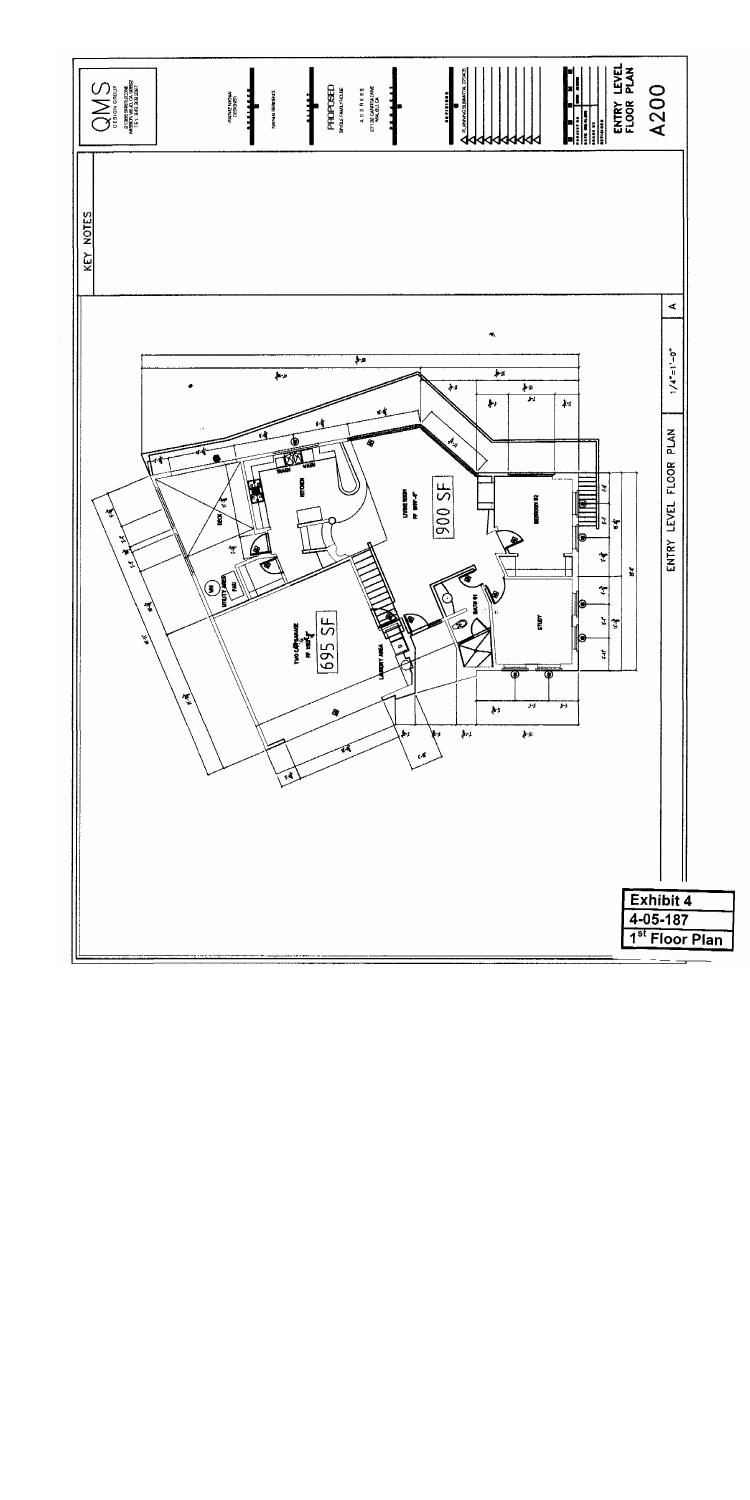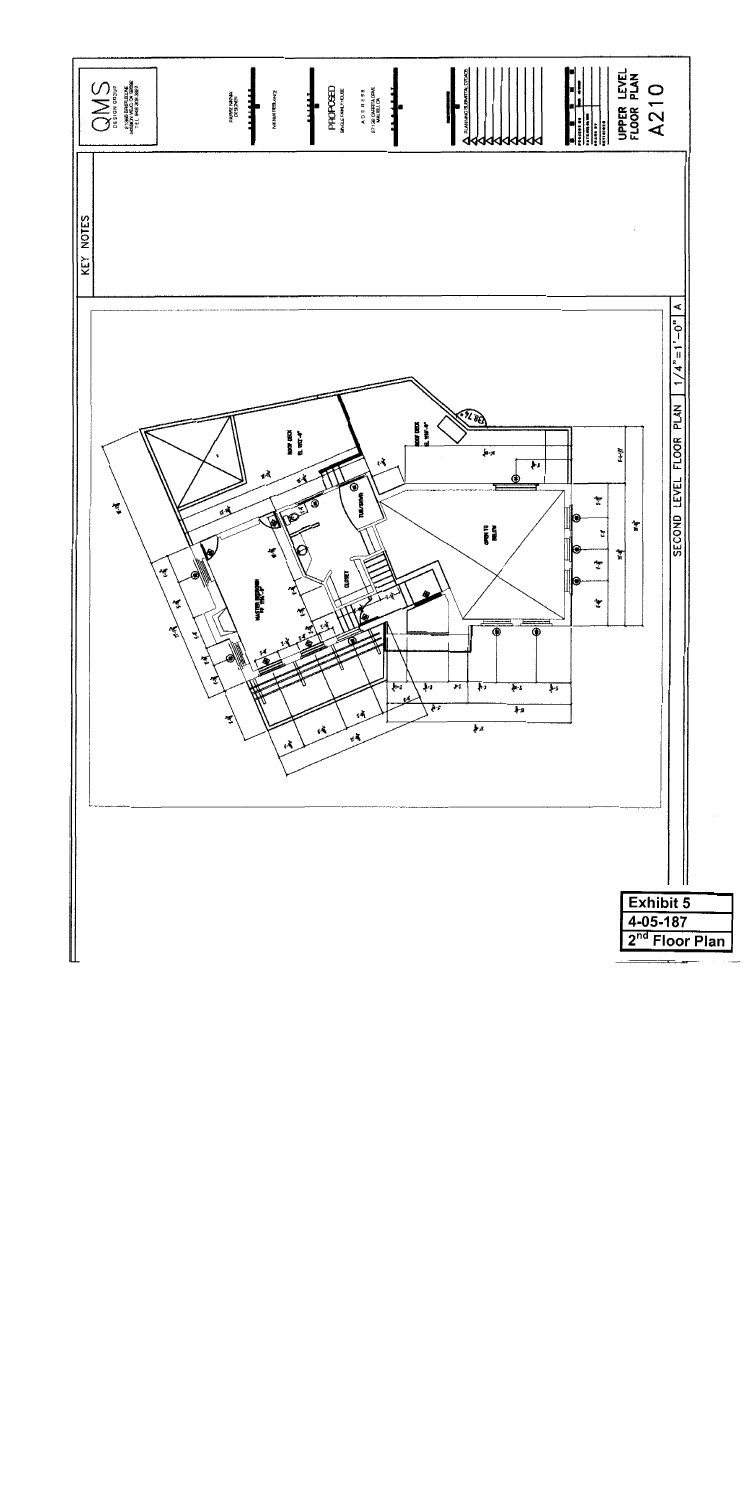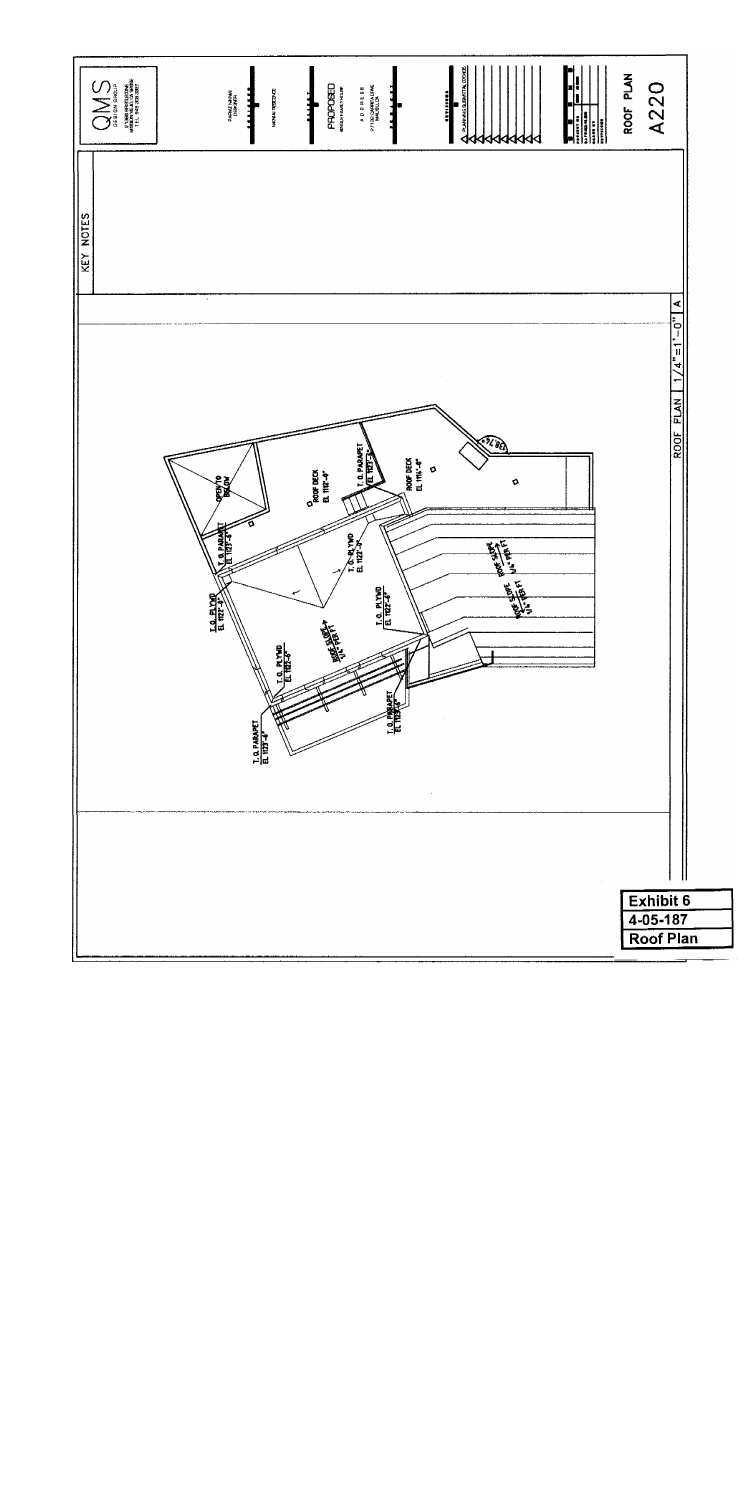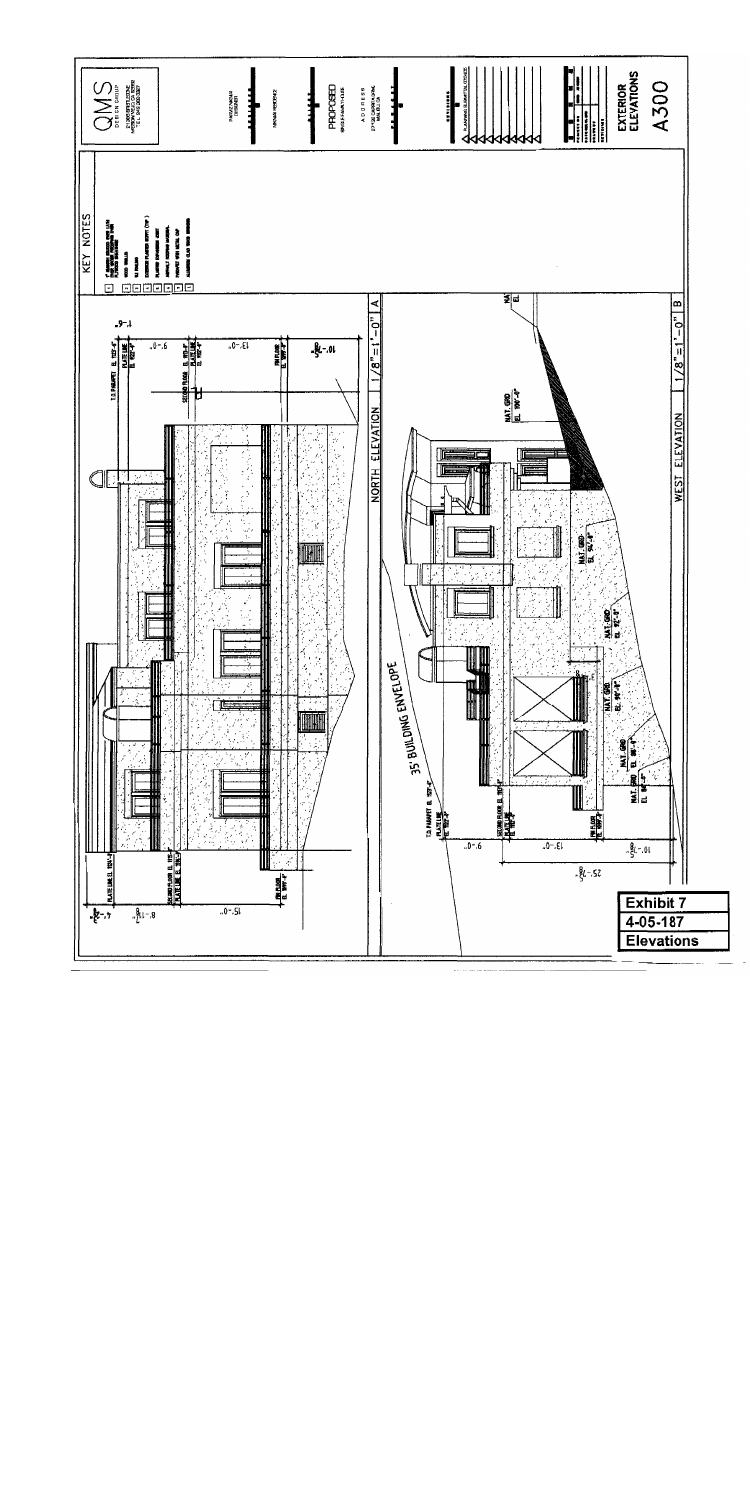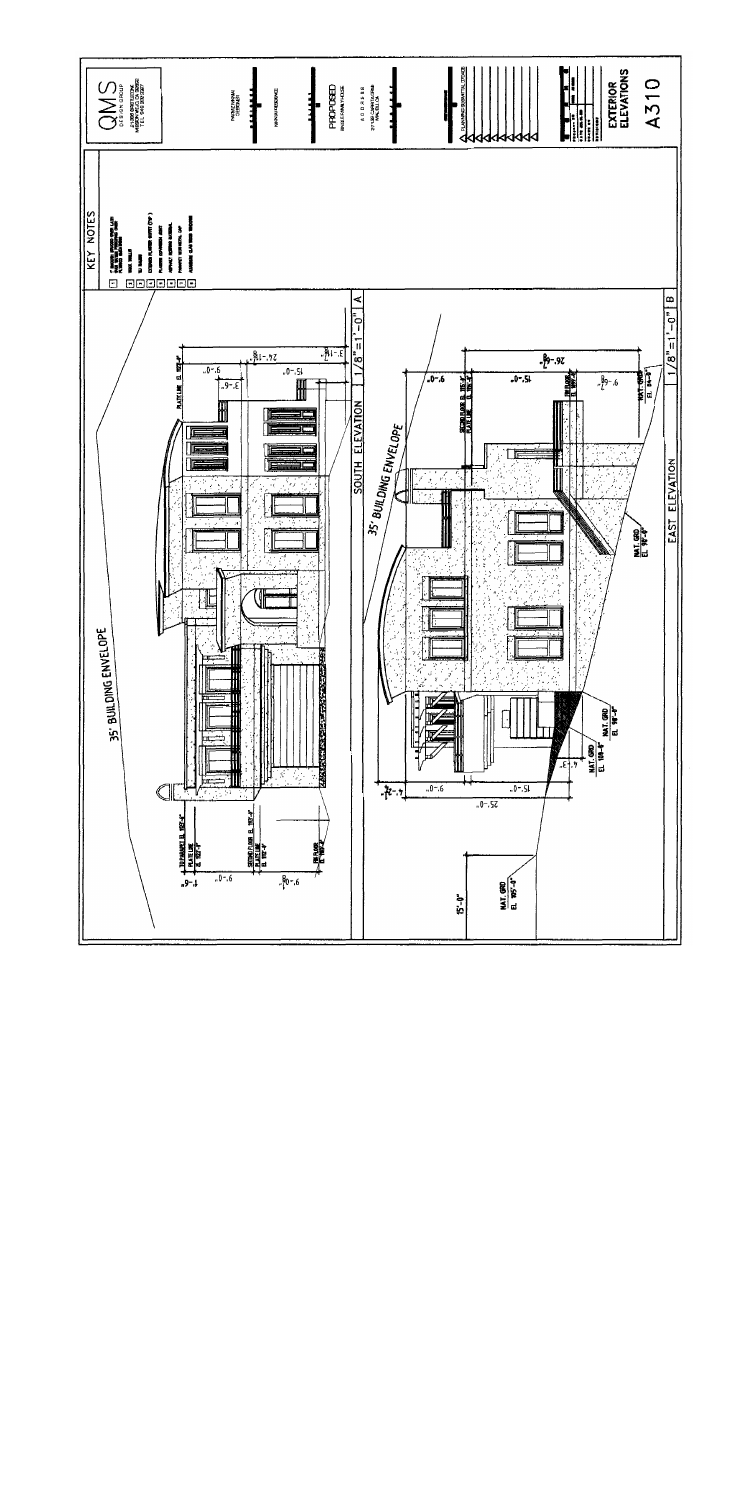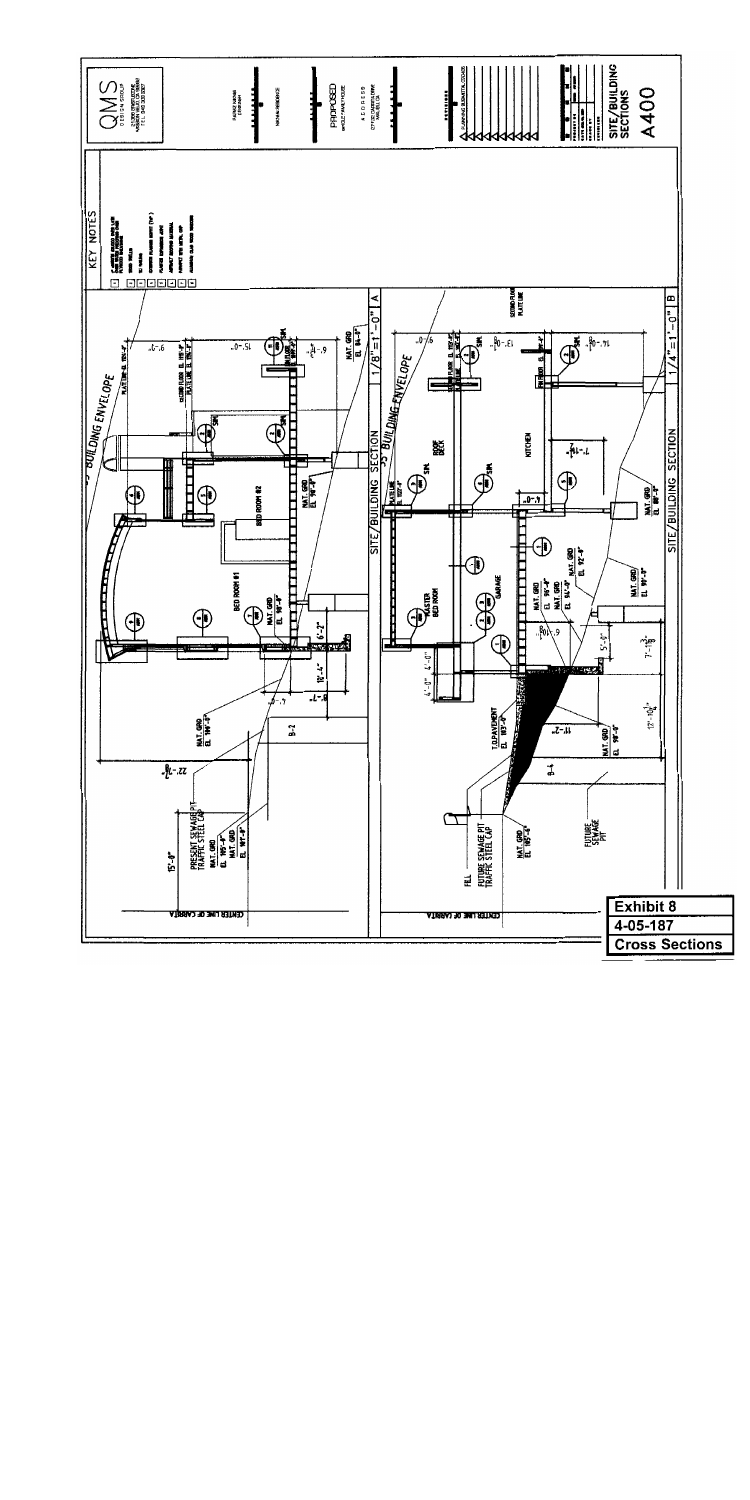